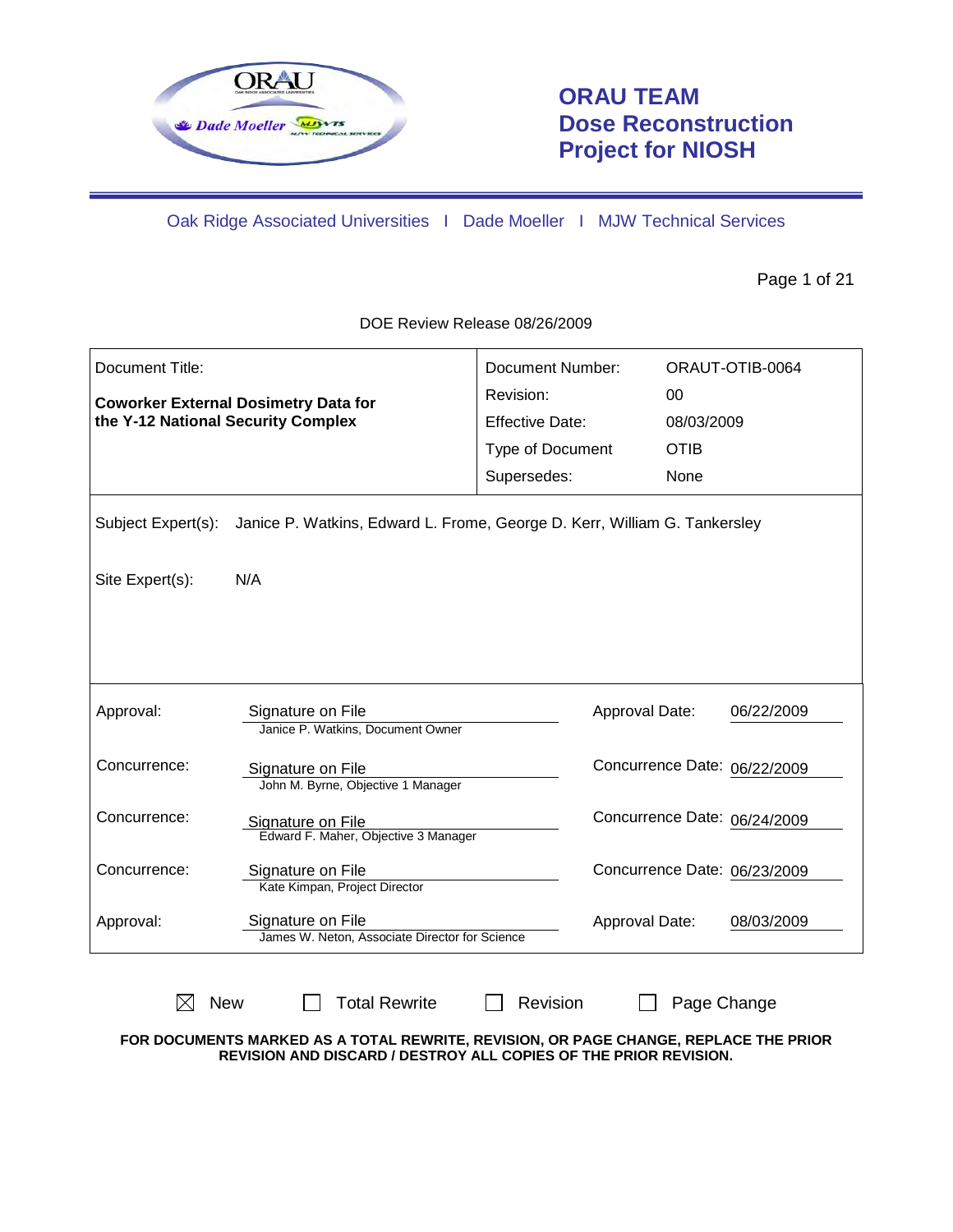| Document No. ORAUT-OTIB-0064 | 00<br>Revision No. | <b>Effective Date: 08/03/2009</b> | Page,<br>$\frac{1}{2}$ of ∠ |
|------------------------------|--------------------|-----------------------------------|-----------------------------|

# **PUBLICATION RECORD**

| <b>EFFECTIVE</b> | <b>REVISION</b> |                                                                                                                                                                                                                                                                                                                                           |
|------------------|-----------------|-------------------------------------------------------------------------------------------------------------------------------------------------------------------------------------------------------------------------------------------------------------------------------------------------------------------------------------------|
| <b>DATE</b>      | <b>NUMBER</b>   | <b>DESCRIPTION</b>                                                                                                                                                                                                                                                                                                                        |
| 08/03/2009       | 00              | Approved new technical information bulletin that provides<br>background information on the Y-12 coworker external dosimetry<br>data and includes tables with annual values that may be used in the<br>process of assigning doses for unmonitored years of employment.<br>Incorporates formal internal and NIOSH review comments. Training |
|                  |                 | required: As determined by the Objective Manager. Initiated by<br>Janice P. Watkins.                                                                                                                                                                                                                                                      |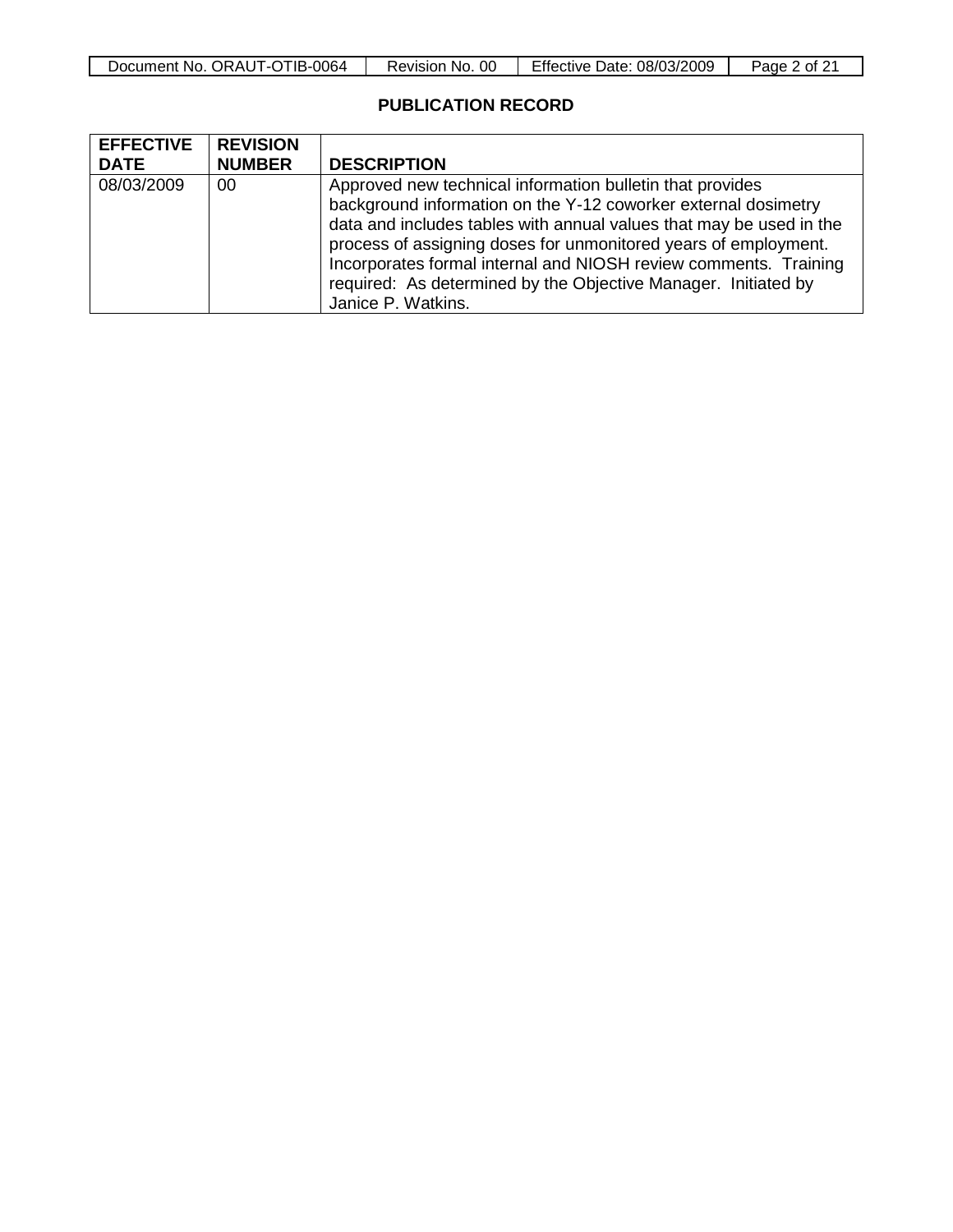| Document No. ORAUT-OTIB-0064 | 00                  | Effective Date: | Page |
|------------------------------|---------------------|-----------------|------|
|                              | <b>Revision No.</b> | 08/03/2009      | ot.  |

# **TABLE OF CONTENTS**

| <b>SECTION</b> | TITLE<br><b>PAGE</b> |  |
|----------------|----------------------|--|
|                |                      |  |
| 1.0            |                      |  |
| 2.0            |                      |  |
| 3.0            |                      |  |
| 4.0            |                      |  |
| 5.0            |                      |  |
| 6.0            | 6.1<br>6.2           |  |
| 7.0            |                      |  |
| 8.0            |                      |  |
|                |                      |  |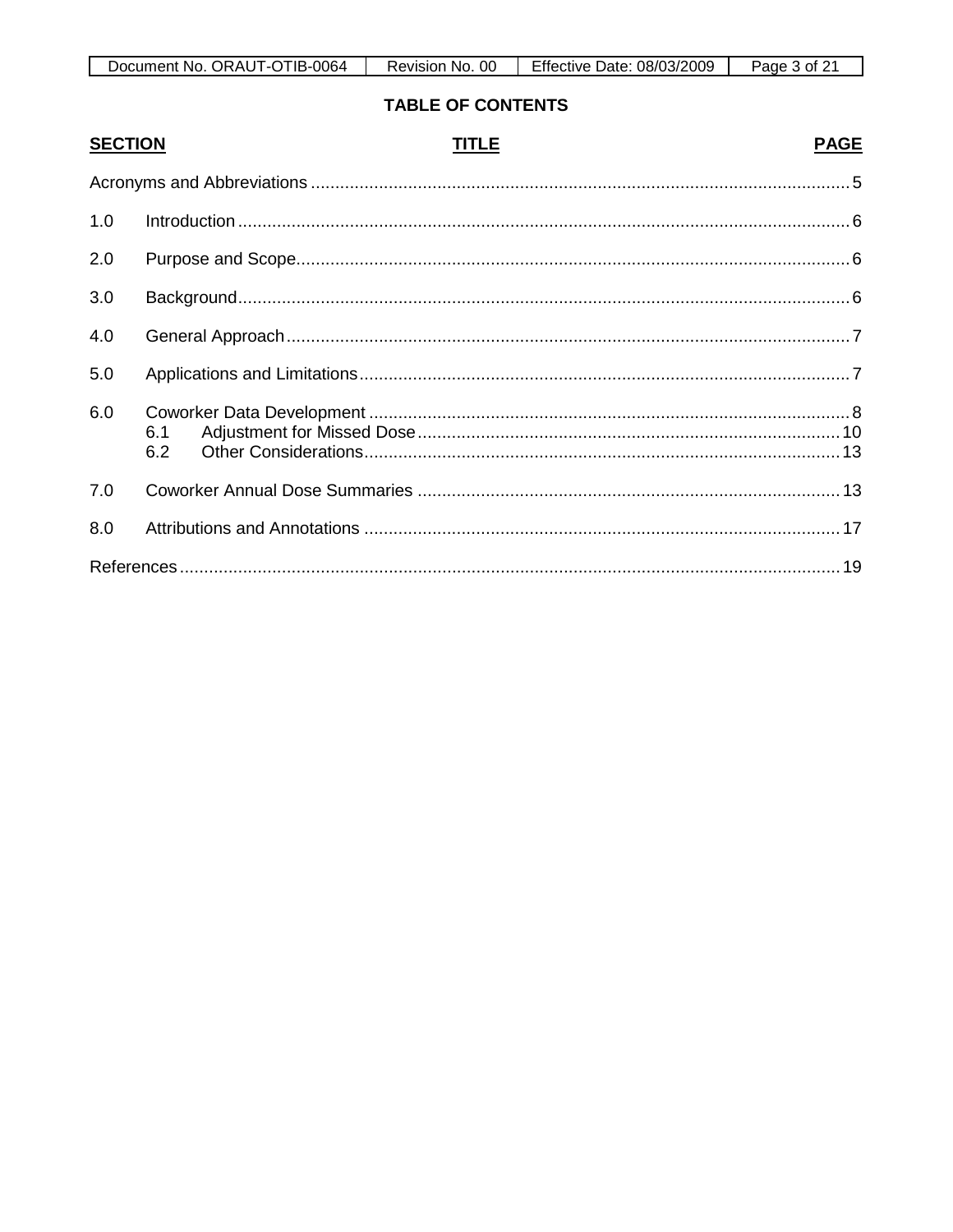| ി TIB-0064<br>ORAUT-C<br>Document No. | 00<br>No.<br>Revision | Effective<br>08/03/2009<br>Date: | Page<br>. ot |
|---------------------------------------|-----------------------|----------------------------------|--------------|

**LIST OF TABLES**

**TABLE TITLE**

| $6 - 1$ | Comparisons of distributions of annual gamma doses and annual skin doses in 1962 9     |  |
|---------|----------------------------------------------------------------------------------------|--|
| $6 - 2$ |                                                                                        |  |
| $6 - 3$ | MDLs and assigned MDL doses for film used to measure gamma and beta doses 12           |  |
| $6 - 4$ | Potential missed dose from external radiation exposure during the film badge dosimetry |  |
|         |                                                                                        |  |
| 7-1a    |                                                                                        |  |
| $7-1b$  | Annual coworker external doses with gamma and beta doses adjusted for missed dose      |  |
|         |                                                                                        |  |
| 7-2     | Annual coworker external doses with gamma and beta doses modified for construction     |  |
|         |                                                                                        |  |

# **LIST OF FIGURES**

# **FIGURE TITLE**

# **PAGE**

| $6 - 1$ | Comparison of cumulative skin doses in rem from UCNC (1957) and the CER database     |       |
|---------|--------------------------------------------------------------------------------------|-------|
| $6 - 2$ | Percentage of null penetrating and nonpenetrating doses among the recorded quarterly |       |
| $6 - 3$ | Percentage of null penetrating and nonpenetrating doses among the recorded quarterly | $-11$ |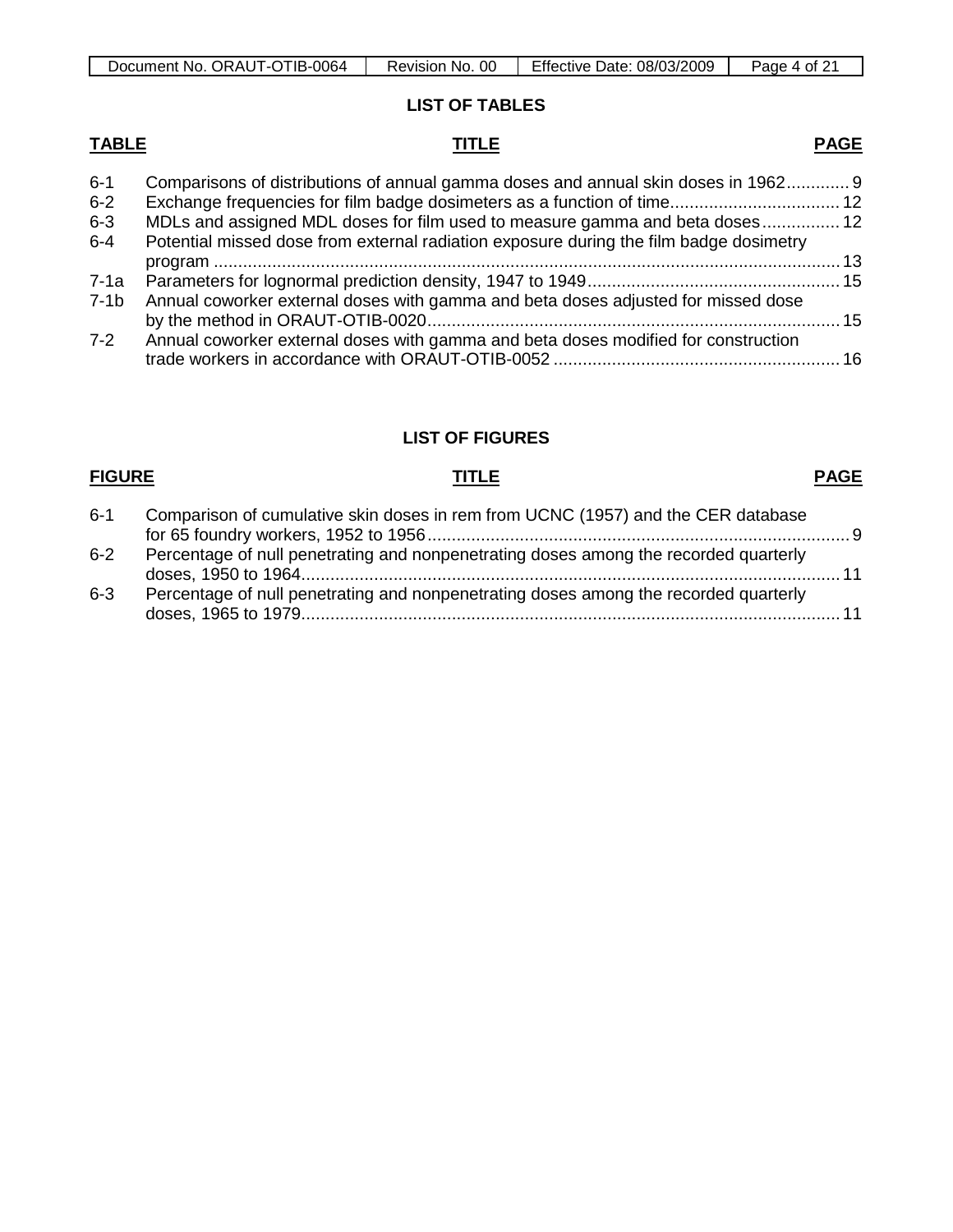# **ACRONYMS AND ABBREVIATIONS**

| <b>CER</b>                      | Center for Epidemiologic Research                                                                     |
|---------------------------------|-------------------------------------------------------------------------------------------------------|
| <b>DOE</b>                      | U.S. Department of Energy                                                                             |
| E (dose)                        | the expected value of dose in the statistical sense, i.e., the mean dose on the original<br>scale     |
| <b>EEOICPA</b>                  | Energy Employees Occupational Illness Compensation Program Act of 2000                                |
| GM<br><b>GSD</b>                | geometric mean<br>geometric standard deviation                                                        |
| HP                              | health physics                                                                                        |
| <b>IREP</b>                     | Interactive RadioEpidemiological Program                                                              |
| keV<br>$K-25$                   | kiloelectron-volt (1,000 electron-volts)<br>Oak Ridge Gaseous Diffusion Plant                         |
| <b>MDL</b><br>mrem              | minimum detectable level<br>millirem                                                                  |
| <b>NIOSH</b>                    | National Institute for Occupational Safety and Health                                                 |
| <b>ORAU</b>                     | Oak Ridge Associated Universities                                                                     |
| <b>SSN</b>                      | SRDB Ref ID Site Research Database Reference Identification (number)<br><b>Social Security Number</b> |
| <b>TBD</b><br>TIB<br><b>TLD</b> | technical basis document<br>technical information bulletin<br>thermoluminescent dosimeter             |
| <b>U.S.C.</b>                   | <b>United States Code</b>                                                                             |
| wk                              | week                                                                                                  |
| $X-10$                          | Oak Ridge National Laboratory                                                                         |
| $Y-12$<br>yr                    | Y-12 Plant, now the Y-12 National Security Complex<br>year                                            |
| §                               | section or sections                                                                                   |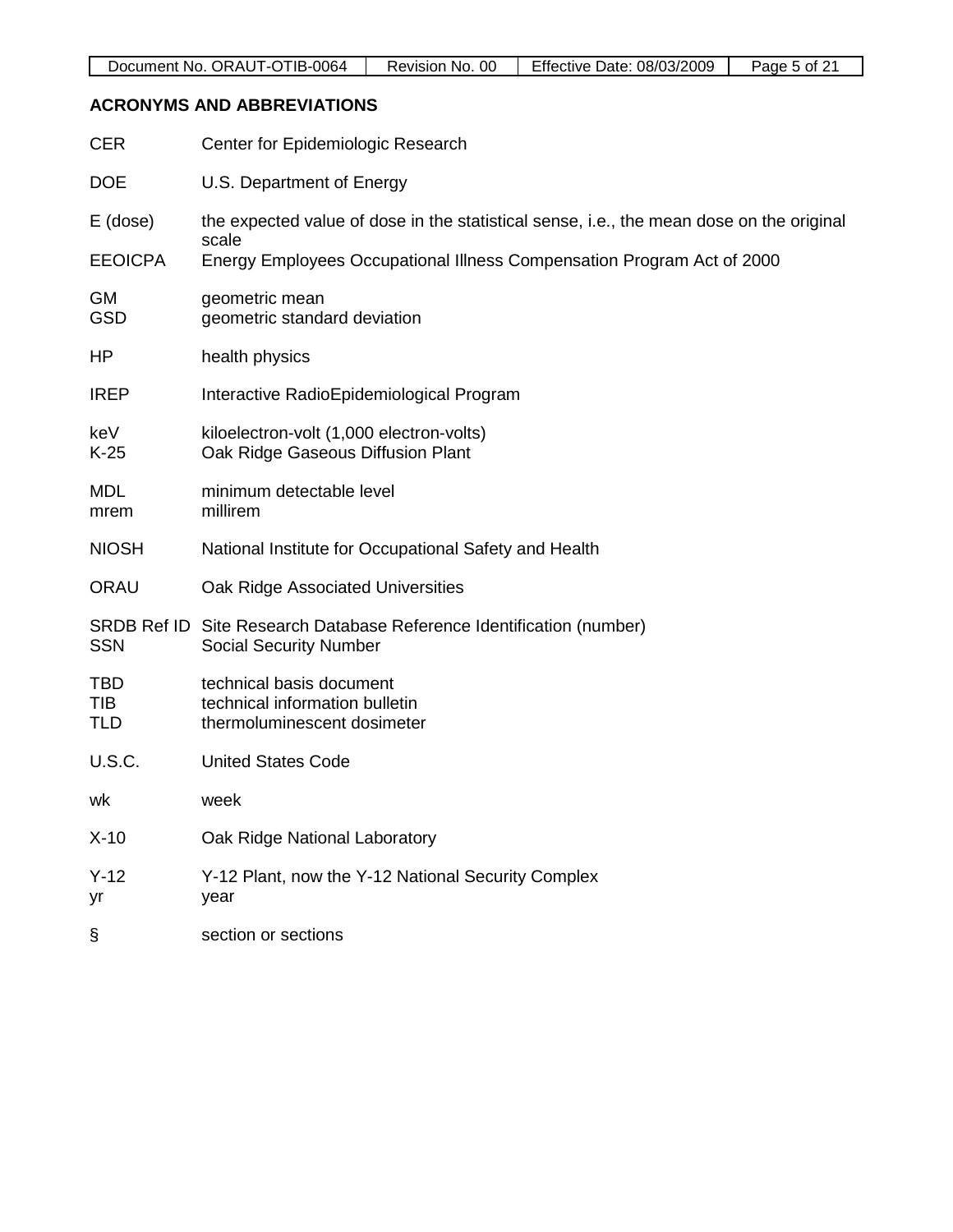| Document No. ORAUT-OTIB-0064 | Revision No. 00 | Effective Date: 08/03/2009 | Page 6 of 21 |
|------------------------------|-----------------|----------------------------|--------------|

### **1.0 INTRODUCTION**

Technical information bulletins (TIBs) are not official determinations made by the National Institute for Occupational Safety and Health (NIOSH) but are rather general working documents that provide historic background information and guidance to assist in the preparation of dose reconstructions at particular sites or categories of sites. They will be revised in the event additional relevant information is obtained about the affected site(s). TIBs may be used to assist NIOSH staff in the completion of individual dose reconstructions.

In this document, the word "facility" is used as a general term for an area, building, or group of buildings that served a specific purpose at a site. It does not necessarily connote an "atomic weapons employer facility" or a "Department of Energy (DOE) facility" as defined in the Energy Employees Occupational Illness Compensation Program Act of 2000 [42 U.S.C. § 7384l(5) and (12)].

### **2.0 PURPOSE AND SCOPE**

The purpose of this TIB is to provide information that will enable Oak Ridge Associated Universities (ORAU) Team dose reconstructors to assign doses based on site coworker data to workers at the Y-12 Plant who have limited or no monitoring data. The data in this TIB are to be used in conjunction with ORAUT-OTIB-0020, *Use of Coworker Dosimetry Data for External Dose Assignment* (ORAUT 2008). This TIB is for use in reconstructions for the period from January 1950 to December 1979.

Attributions and annotations, indicated by bracketed callouts and used to identify the source, justification, or clarification of the associated information, are presented in Section 8.0.

#### **3.0 BACKGROUND**

The ORAU Team is conducting a series of coworker data studies to permit dose reconstructors to complete cases for which external and/or internal monitoring data are unavailable or incomplete. Such cases can fall into one of several categories, as follows:

- The worker was unmonitored and, even by today's standards, did not need to be monitored (e.g., a nonradiological worker).
- The worker was unmonitored but by today's standards would have been monitored.
- It is possible that the worker was monitored, but if so the data are not available.
- There is some information available for the worker, but it is insufficient to permit a dose reconstruction.

The Union Carbide Corporation Nuclear Division assumed the management of the Y-12 Plant in May 1947, and the Plant mission changed from the electromagnetic enrichment of uranium using calutrons to the processing and fabrication of uranium and other nuclear materials (ORAUT 2007a). The first experience with the machining of uranium metal at the Y-12 Plant was in December 1947 in a shop in Building 9766 (Emlet 1952). In the spring of 1948, steps were taken for the transfer of certain weapon fabrication functions from Los Alamos to Y-12 Plant facilities, which were established in Building 9212 where chemical processing of uranium had long occurred. At that time, the responsibility for the study and monitoring of the uranium machining operations was transferred from a Special Hazards Group to a Health Physics (HP) Department in the Medical Division (Emlet 1952).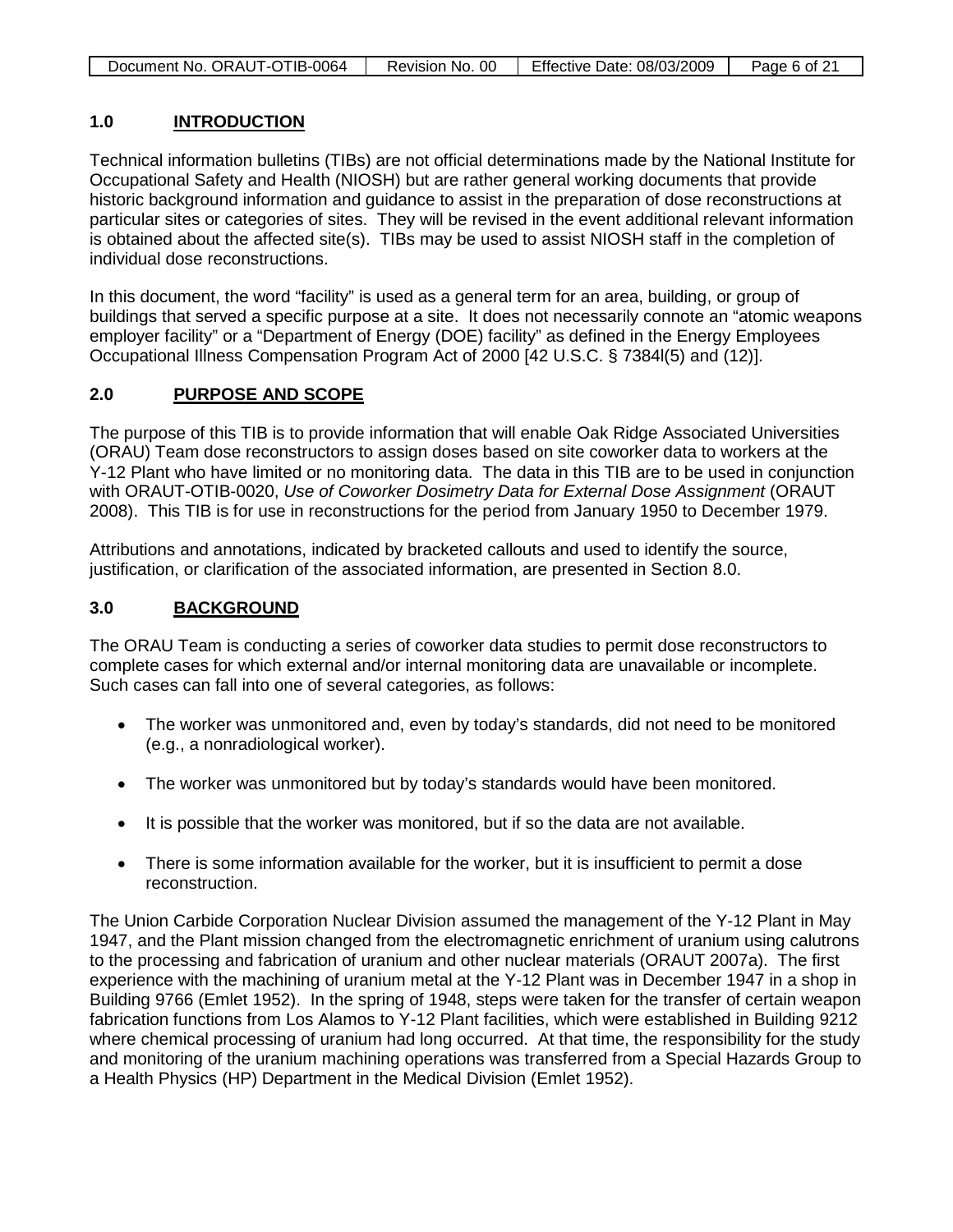| Document No. ORAUT-OTIB-0064 | Revision No. 00 | Effective Date: 08/03/2009 | Page 7 of 21 |
|------------------------------|-----------------|----------------------------|--------------|

The HP Department started a film badge dosimetry program in 1948 to monitor external radiation exposures to Y-12 workers in the Assay Laboratories, Radiographic Shop, Spectrographic Shop, and Machine Shops, which handled uranium metals (Struxness 1948). The external monitoring data for 1948 and 1949 are not readily available by Social Security Number (SSN), and have not been supplied by Y-12 in response to requests under the Energy Employees Occupational Illness Compensation Program Act of 2000 (EEOICPA) (Souleyrette 2003). A report of the external monitoring data for 1948 and 1949 that are available from previous epidemiological studies by the ORAU Center for Epidemiologic Research (CER) has been published (ORAUT 2005a). The CER data have been placed on the secure data server at the ORAU Cincinnati Operations Office for use in dose reconstructions for workers at the Y-12 facility. In addition, the data on the server have been linked to each worker's badge identification number and SSN (ORAUT 2005a).

An extensive documentation of the worker radiological programs beginning in the 1950s is provided in the *Recycled Uranium Mass Balance Project for the Y-12 National Security Complex Site Report* (BWXT Y-12 2000). The film badge dosimetry program was expanded in 1950 to include all Y-12 personnel who worked with (1) depleted uranium metal, (2) discrete sources of gamma rays or beta particles, (3) X-rays, and (4) materials that were contaminated with fission products (McLendon 1960). The external radiation dosimetry policy of monitoring only the Y-12 workers involved the four types of radioactive materials listed above (about 10% to 20%) was continued until 1961 (ORAUT 2005b). In 1961, a new policy was instituted that required all Y-12 workers to be monitored for external radiation exposure with film dosimeters, which were integrated into the worker's identification badges and contained components for both routine and accident-related dosimetry. The use of film dosimeters ended in 1979 when they were largely replaced by thermoluminescent dosimeters (TLDs) (McLendon et al. 1980; West 1993).

#### **4.0 GENERAL APPROACH**

As described in ORAUT (2008), the general approach to the application of coworker data to cases without external monitoring data involves two phases. Phase I permits the processing of cases when a "best-and-final" estimate of dose is not required for claim determination. Phase II facilitates the assignment of best-and-final estimates of dose, when necessary. This TIB provides coworker external dosimetry summary statistics applicable to Phase I dose reconstructions. Dose distributions applicable to Phase II dose reconstructions can be obtained from tables available in ORAUT-RPRT-0032, *Historical Evaluation of the Film Badge Dosimetry Program at the Y-12 Facility in Oak Ridge: Part 1 – Gamma Radiation* (ORAUT 2005b), for gamma doses and ORAUT-OTIB-0046, *Historical Evaluation of the Film Badge Dosimetry Program at the Y-12 Plant in Oak Ridge, Tennessee: Part 3 – Beta Radiation* (ORAUT 2007a), for beta doses.

#### **5.0 APPLICATIONS AND LIMITATIONS**

1. The coworker data and information in this report can be used only for dose reconstruction cases that do not require best-estimate calculations [1]. Such cases include evidently noncompensable cases for which a higher external dose can be assigned than that likely to have been actually received, or evidently compensable cases for which a lower external dose can be assigned than that likely to have been actually received. For cases that require a bestestimate analysis, recommended methods based on subgroup regression analyses are detailed in ORAUT (2005b) and ORAUT (2007a). These documents provide tables of geometric means (GMs) and geometric standard deviations (GSDs) that begin with the third quarter of 1947.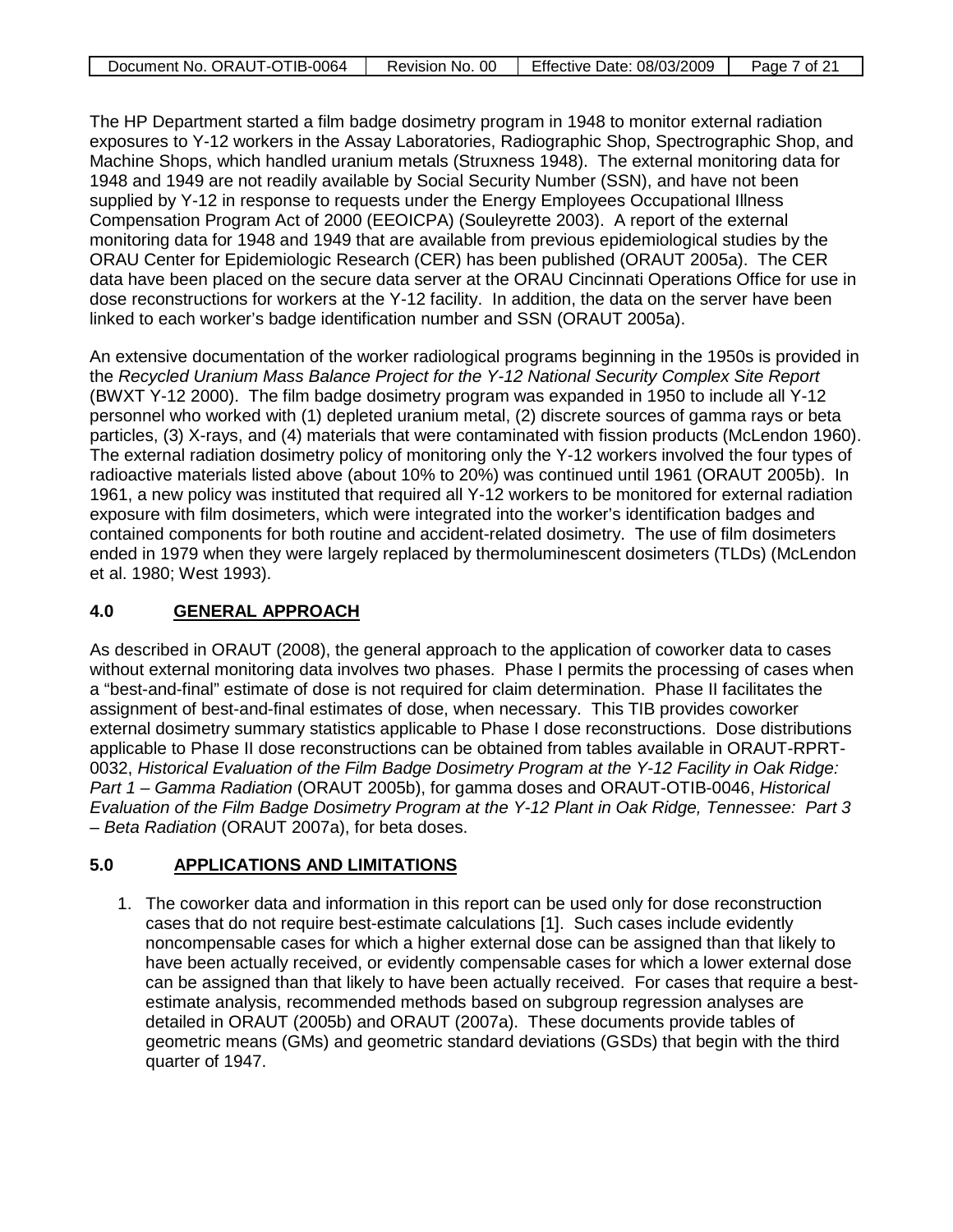| Document No. ORAUT-OTIB-0064 | Revision No. 00 | Effective Date: 08/03/2009 | Page 8 of 21 |
|------------------------------|-----------------|----------------------------|--------------|

- 2. Some workers might have been employed at more than one of the major DOE sites in the Oak Ridge area (K-25, X-10, and Y-12). For some cases, employment information is provided in the NIOSH Office of Compensation Analysis and Support Claims Tracking System as a multiple site listing such as "K-25/Y-12/X-10," and the available information such as the DOE dosimetry records and claimant interview are insufficient to determine the actual work location(s), especially on an annual basis. Similarly, workers might have worked at more than one major site across the DOE complex during their employment history. Therefore, the data in this document must be used with caution to ensure, for evidently noncompensable and evidently compensable cases, that unmonitored external radiation exposures from multiple site employment have been overestimated and underestimated, respectively.
- 3. The summary statistics in this TIB extend from 1950 through 1979, the end of the film badge dosimetry program at the Y-12 Plant. The absence of data for 1980 and later (and subsequent development of other dose distributions) should not interfere with the processing of most Y-12 cases that have a lack of external dosimetry data because in recent years the TLD monitoring programs at Y-12 and the other Oak Ridge sites were sufficiently comprehensive to ensure that a dose reconstruction can be carried out for all workers with a potential for external exposure during the TLD dosimetry period [2].
- 4. The data in this TIB address gamma doses (i.e., the radiation doses from gamma rays and hard X-rays) and beta doses (i.e., the radiation from beta particles and soft X-rays). Neutron dose data are not presented. However, the locations at the Y-12 site at which neutron exposures were possible are limited (ORAUT 2005c), and neutron doses were monitored separately for Y-12 workers who had a potential for neutron exposure (Emlet 1956). Therefore, it is not likely that the lack of coworker data for external radiation exposure to neutrons in this TIB would negatively affect Y-12 dose reconstructions [3].

#### **6.0 COWORKER DATA DEVELOPMENT**

From 1978 through the early 1990s, the Y-12 site delivered electronic files of worker data to the ORAU CER as a resource for the Health and Mortality Studies for DOE and its predecessor agencies (Watkins et al. 1993). Files that were received on magnetic tapes contained records for more than 17,000 Y-12 workers. The records included doses from gamma, beta, and neutron exposures as well as other relevant information. Due to changes over time in recordkeeping practices and procedures at Y-12, the files were in several similar but not identical formats. CER transferred all the data from tape to disk and later constructed a carefully linked relational database with a standardized file format. Since 2002, the data have resided in a Structured Query Language database. The data that were used in this work consist of more than 425,000 records for 1950 through 1979. All records contain the data elements from original Y-12 files, which included first, middle, and last name; plant badge number; SSN; year; quarter; quarterly summations of dose readings for different monitoring periods (i.e., weekly, monthly, or quarterly); and other work history and demographic data. The quarterly summations give results in millirem for all beta, gamma, and neutron doses. Although each record has a flag to note an error condition, this flag is null for years before 1980 and so is not relevant for the film badge period. The external radiation doses that are being provided to NIOSH are effectively the same as those in the CER database.

The validity of the CER database was confirmed by a number of comparisons with summaries of film badge dose data in Y-12 internal correspondence and Y-12 HP progress reports [4]. The progress reports were produced with varying frequency (monthly, quarterly, and semiannually) and have been retrieved from as early as September 1947 (Murray 1947). Examples of such comparisons are provided in Table 6-1 and Figure 6-1. The left-hand portion of Table 6-1 lists the distribution of annual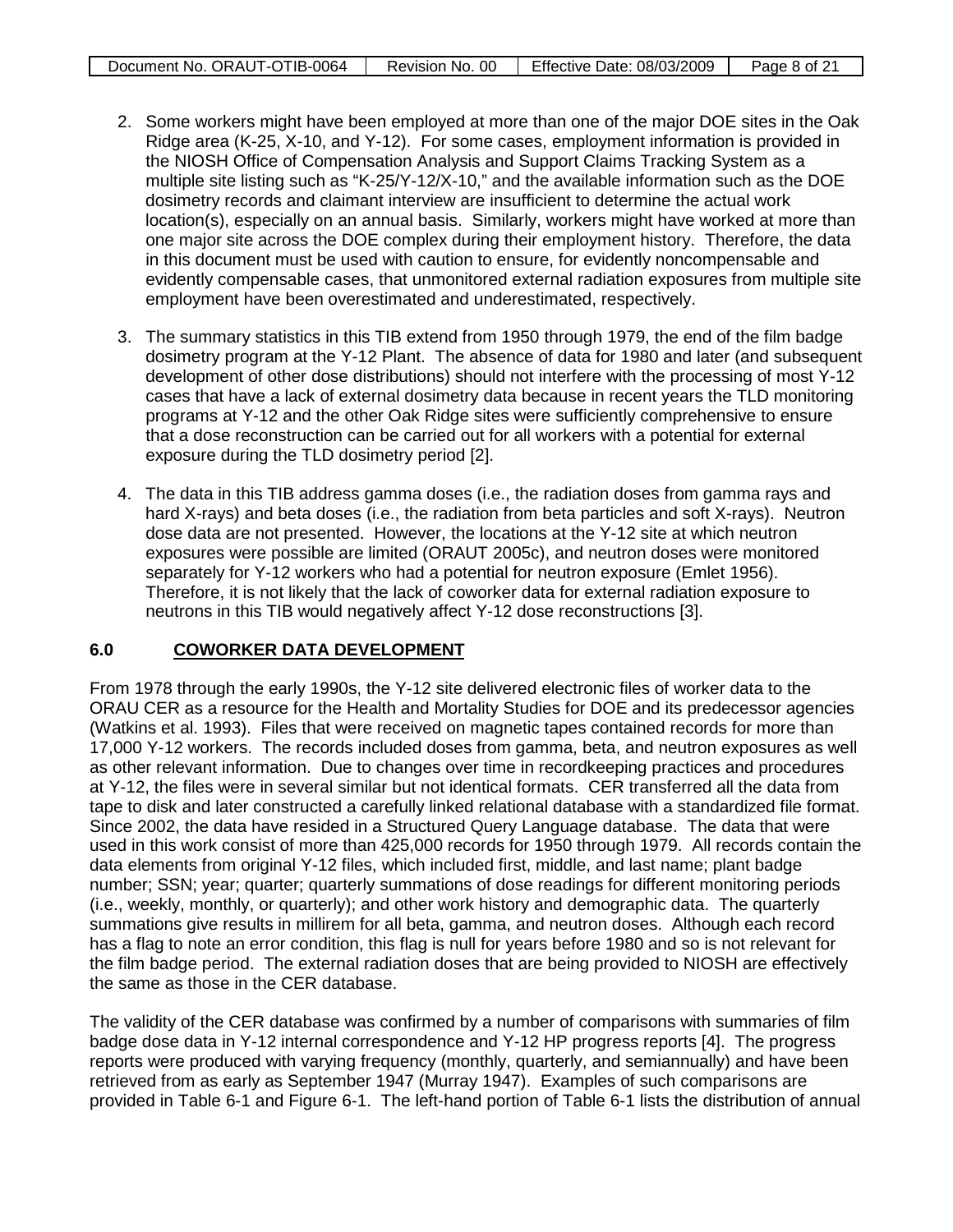gamma doses and annual skin doses (i.e., annual gamma dose plus annual beta dose) to Y-12 workers during 1962 from a progress report for the fourth quarter of 1962 (UCNC 1963a). The right-

Table 6-1. Comparisons of distributions of annual gamma doses and annual skin doses (gamma plus beta radiation) in 1962.

| HP progress report (UCNC 1963a) |                          |                  | <b>CER</b> database |                          |                  |  |  |
|---------------------------------|--------------------------|------------------|---------------------|--------------------------|------------------|--|--|
| Dose range                      | <b>Number of workers</b> |                  | Dose range          | <b>Number of workers</b> |                  |  |  |
| (mrem)                          | Gamma                    | <b>Skin dose</b> | (mrem)              | Gamma                    | <b>Skin dose</b> |  |  |
| < 1,000                         | 5,787                    | 5,108            | $0 - 1,000$         | 5,771                    | 4,990            |  |  |
| 2,000                           | 6                        | 324              | $1,001 - 2,000$     | 20                       | 403              |  |  |
| 3,000                           |                          | 173              | $2,001 - 3,000$     | 2                        | 197              |  |  |
| 4,000                           | 0                        | 91               | $3,001 - 4,000$     |                          | 98               |  |  |
| 5,000                           | 0                        | 40               | 4,001-5,000         | 0                        | 43               |  |  |
| 6,000                           | 0                        | 25               | 5,001-6,000         | 0                        | 28               |  |  |
| 7,000                           | 0                        | 15               | $6,001 - 7,000$     | 0                        | 16               |  |  |
| 8,000                           | 0                        | 9                | $7,001 - 8,000$     | 0                        | 10               |  |  |
| 9,000                           | 0                        | 6                | 8,001-9,000         | 0                        | 6                |  |  |
| 10,000                          | 0                        | 2                | 9,001-10,000        | 0                        | $\overline{2}$   |  |  |
| 11,000                          | 0                        | 0                | 10,001-11,000       | 0                        |                  |  |  |
| 12,000                          | O                        |                  | 11,001-12,000       | 0                        | 0                |  |  |
| >12,000                         | O                        | ი                | >12,000             | 0                        | 0                |  |  |
| Total                           | 5,794                    | 5,794            | Total               | 5,794                    | 5,794            |  |  |



Figure 6-1. Comparison of cumulative skin doses in rem (Srem) from UCNC (1957) and the CER database for 65 foundry workers, 1952 to 1956.

hand portion of Table 6-1 lists the same annual dose distributions from the CER database. The two sets of annual dose distributions in Table 6-1 are in excellent agreement. The second example, shown in Figure 6-1, is from internal correspondence on the radiation doses to Y-12 foundry workers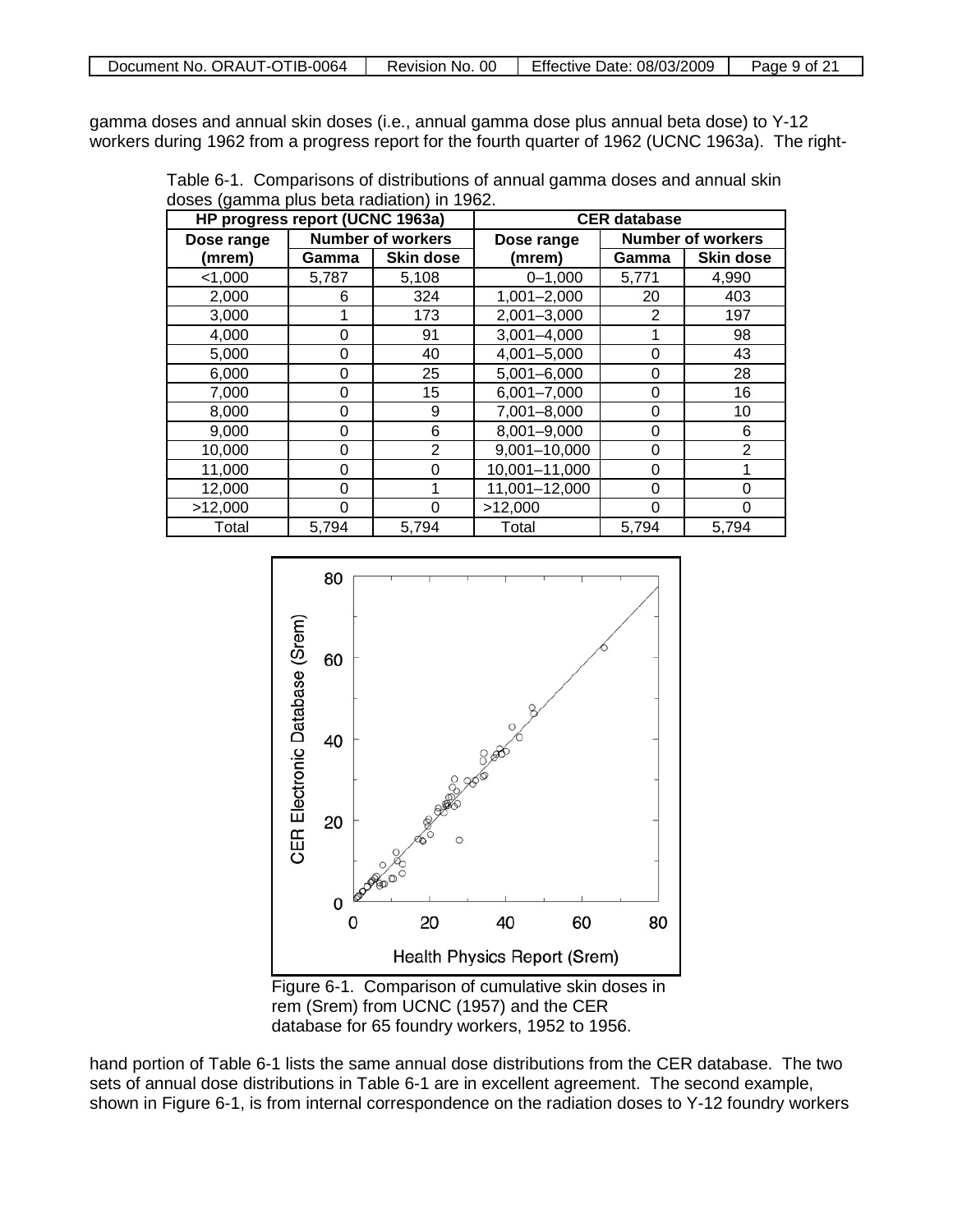|  | Document No. ORAUT-OTIB-0064 | Revision No. 00 | Effective Date: 08/03/2009 | Page 10 of 21 |
|--|------------------------------|-----------------|----------------------------|---------------|
|--|------------------------------|-----------------|----------------------------|---------------|

(UCNC 1957). The open circles in Figure 6-1 represent a comparison of cumulative skin doses to 65 Y-12 foundry workers over the 5-year period from 1952 to 1956 from UCNC (1957) and those derived from sums of 194 person-years of recorded skin dose data over the same period and for the same 65 Y-12 foundry workers. The two sets of cumulative skin doses have high correlation as Figure 6-1 shows. The Pearson correlation coefficient, which assumes a bivariate normal distribution, is 0.841 (Pearson 1896), and the nonparametric Spearman (rank) correlation coefficient is 0.975 (Spearman 1904). Overall, the CER database was found to be acceptable for dose reconstruction purposes and for the development of coworker doses at the Y-12 Plant for 1950 to 1979.

## **6.1 ADJUSTMENT FOR MISSED DOSE**

The *External Dose Reconstruction Implementation Guideline* (NIOSH 2007) states that missed doses are to be assigned for null dosimeter readings to account for the possibility that doses were received but either not recorded by the film badge dosimeter or not reported by the site. These missed doses are calculated by multiplying the minimum detectable level (MDL) of the dosimeters by the number of null badge readings and summing the results; these values are used as the 95th-percentile values of a lognormal distribution for calculating probability of causation for a specific cancer. Therefore, in the Interactive RadioEpidemiological Program (IREP), the calculated missed doses should be multiplied by 0.5 and entered in Parameter 1 (the GM), and 1.52 should be entered in Parameter 2 (the GSD).

The assignment of missed doses for monitored workers is particularly significant for Y-12 workers, as shown in Figures 6-2 and 6-3, because historically there was a high percentage of null dosimeter results for this site. The large number of null results in the monitoring data is largely due to the weekly exchange of film badge dosimeters for monitored workers in the early 1950s and to the monitoring of the entire Y-12 workforce with film badge dosimeters staring in 1961. Because Y-12 workers with null monitoring data should be assigned missed dose, including those workers who probably had no potential for exposure to external radiation during their employment, the assignment of doses to Y-12 workers with no monitoring data based on coworker data must also account for the assignment of missed dose [5].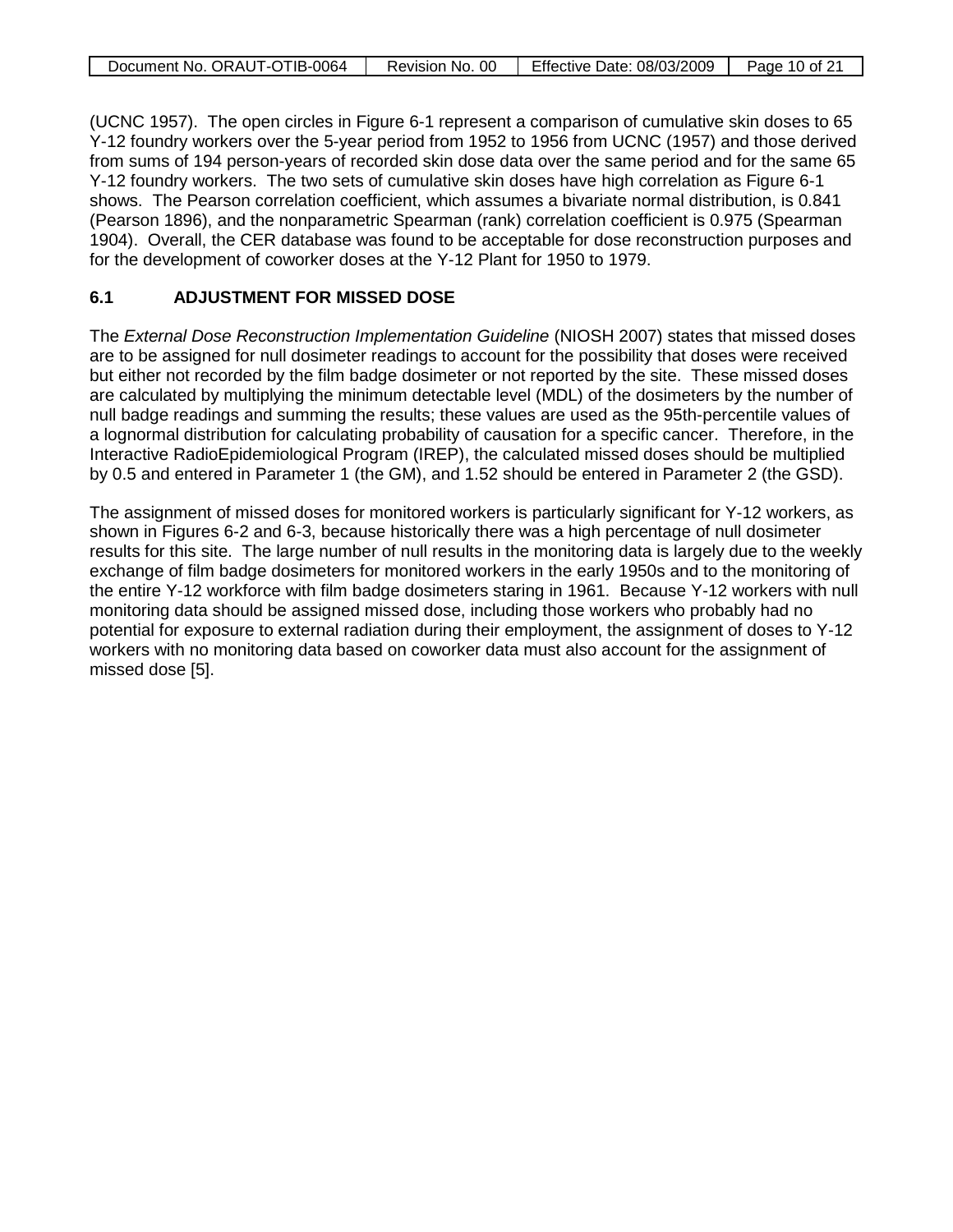





Figure 6-3. Percentage of null penetrating (gamma) and nonpenetrating (beta) doses among the recorded quarterly doses, 1965 to 1979.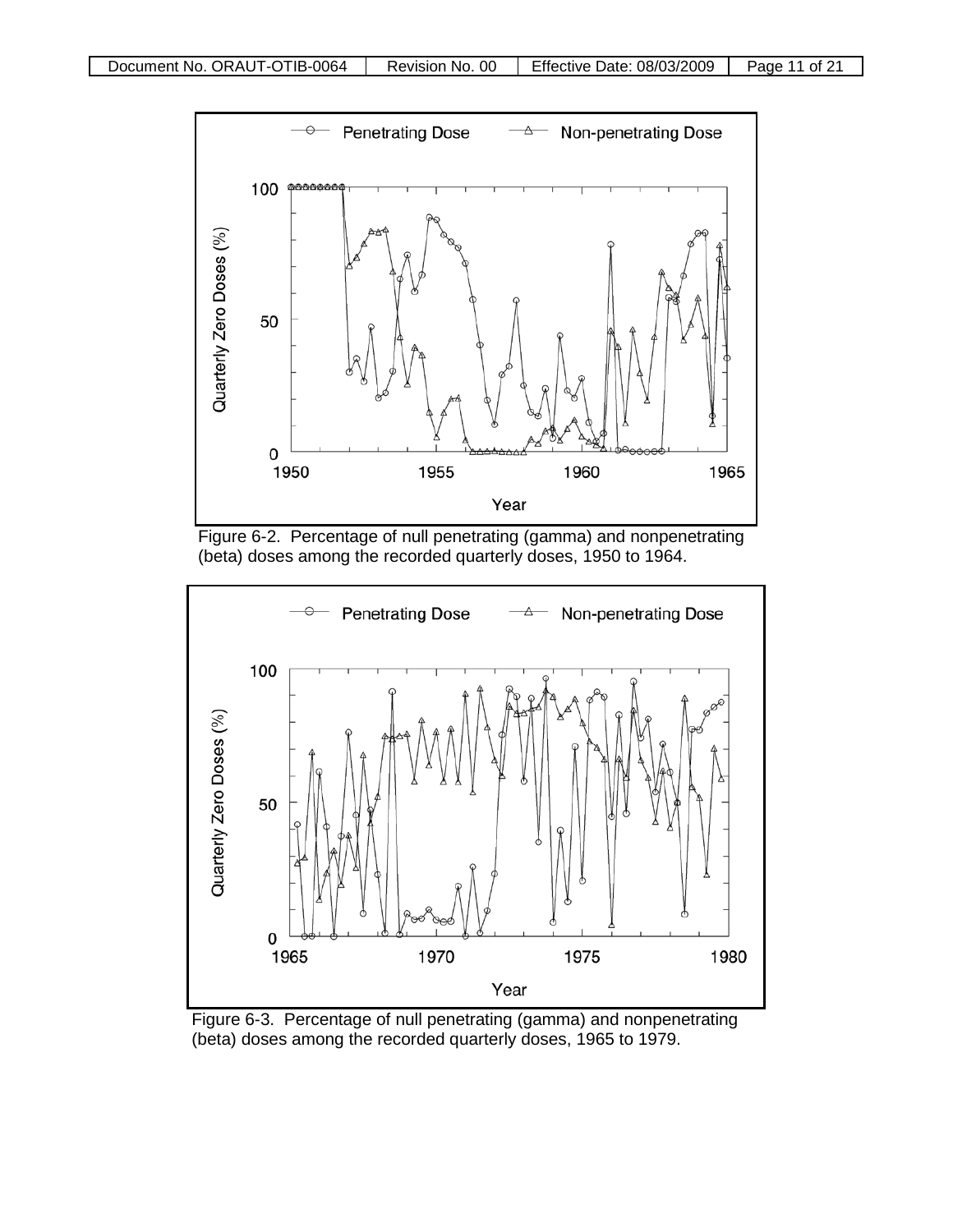| Document No. ORAUT-OTIB-0064 | Revision No. 00 | Effective Date: 08/03/2009 | Page 12 of 21 |
|------------------------------|-----------------|----------------------------|---------------|
|------------------------------|-----------------|----------------------------|---------------|

The development of coworker data for the Y-12 Plant invoked a need to revise the MDLs and the exchange frequencies of the film badge dosimeters at the plant [6]. These revised dates for changes in the film badge exchange frequencies are provided in Table 6-2.

| as a function of time. <sup>a</sup> |                           |
|-------------------------------------|---------------------------|
| Period <sup>b</sup>                 | <b>Exchange frequency</b> |
| May 1948–September 1958             | Weekly                    |

Table 6-2. Exchange frequencies for film badge dosimeters a

January 1961–December 1979 | Quarterly a. ORAUT (2005a), West (1993), McLendon (1958), and Reavis (1958).

October 1958–December 1960 | Monthly

b. Dates are approximate because changes did not occur for all employees at the same time.

The revised dates for changes in the estimated MDL of the film badge dosimeters are listed in Table 6-3. It is important to note that the MDL and the assigned MDL dose to workers changed significantly with time. As noted, the dates are approximate because the changes did not occur for all employees at the same time. In 1950 and 1951, doses were recorded as zero if they were less than the MDL of 30 mrem (see Table 6-3). As a result, there was only one positive gamma dose of 65 mrem among the 268 recorded quarterly doses for the 148 monitored workers in 1950, and no positive gamma doses were recorded for the 184 monitored workers in 1951. There were also no beta doses recorded for these monitored workers in either 1950 or 1951 (see Figure 6-2).

| <b>Period</b> <sup>b</sup>  | <b>MDL</b> | <b>Assigned dose</b>        |
|-----------------------------|------------|-----------------------------|
| May 1948-December 1949      | 30         | $30^\circ$                  |
| January 1950-December 1951  | 30         |                             |
| January 1952-September 1952 | 50         | $50^\circ$                  |
| October 1952-December 1952  | 43         | $43^\circ$                  |
| January 1953-June 1954      | 50         | $50^{\circ}$                |
| July 1954-December 1954     | 30         | 30 <sup>c</sup>             |
| January 1955-December 1957  | 30         | $15^{\circ}$                |
| January 1958-October 1979   | 30         | Not applicable <sup>e</sup> |

Table 6-3. MDLs and assigned MDL doses (mrem) for film used to measure gamma and beta doses.<sup>a</sup>

a. ORAUT (2005a); West (1993).

b. Dates are approximate because the changes did not occur for all employees at the same time.

- c. Assigned to gamma dose for those workers with a high potential for exposure to gamma rays or to beta dose for those workers with a high potential for exposure to beta particles (or soft X-rays) if shielded and open-window film readings were less than the MDL.
- d. Assigned to beta dose if shielded and open-window film readings were less than the MDL.
- e. The actual shielded and open-window film readings were used to calculate the gamma and beta doses even when the film readings were less than the MDL.

The data in Tables 6-2 and 6-3 were used in the development of the data in Table 6-4, which lists the maximum annual missed gamma and beta doses by period. Although some workers might have been on a film dosimeter exchange cycle that was less or more frequent than the typical cycle (ORAUT 2006), the great majority of Y-12 workers were on the schedule listed in Table 6-2. Therefore, the values in Table 6-4 are appropriate for the adjustment of reported coworker doses to account for missed dose.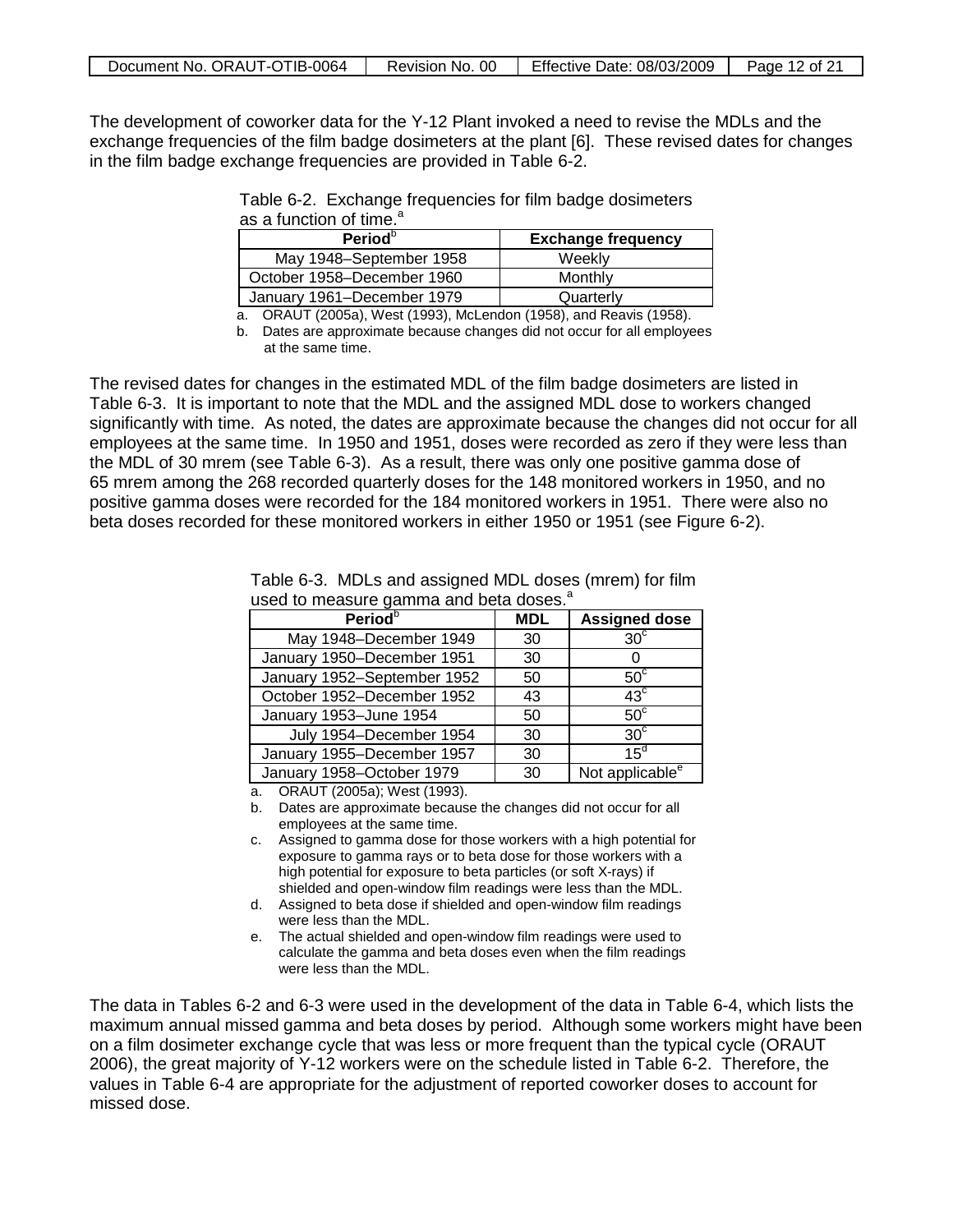| Document No. ORAUT-OTIB-0064 | Revision No. 00 | Effective Date: 08/03/2009   ' | Page 13 of 21 |
|------------------------------|-----------------|--------------------------------|---------------|
|                              |                 |                                |               |

|                   | Gamma      | <b>Beta</b> | <b>Exchange</b> | Maximum annual missed dose |             |
|-------------------|------------|-------------|-----------------|----------------------------|-------------|
| <b>Period</b>     | <b>MDL</b> | <b>MDL</b>  | frequency       | Gamma (mrem)               | Beta (mrem) |
| May 1948-Dec 1949 | 30         | 30          | Weekly          | 1560                       | 1560        |
| Jan 1950-Dec 1951 | 30         | 30          | Weekly          | 1560                       | 1560        |
| Jan 1952-Sep 1952 | 50         | 50          | Weekly          | 2600                       | 2600        |
| Oct 1952-Dec 1952 | 43         | 43          | Weekly          | 2236                       | 2236        |
| Jan 1953-Jun 1954 | 50         | 50          | Weekly          | 2600                       | 2600        |
| Jul 1954-Sep 1958 | 30         | 30          | Weekly          | 1560                       | 1560        |
| Oct 1958-Dec 1960 | 30         | 30          | Monthly         | 360                        | 360         |
| Jan 1961-Dec 1979 | 30         | 30          | Quarterly       | 120                        | 120         |

Table 6-4. Potential missed dose (mrem) from external radiation exposure during the film badge dosimetry program.

## **6.2 OTHER CONSIDERATIONS**

Certain aspects of the external dosimetry practices at the Y-12 Plant that are documented in the external radiation TBD for the Y-12 site (ORAUT 2006) were considered in the analysis of the site data. These include:

- In some cases, values less than the dosimeter MDL were reported by the site. A lower detection limit of approximately 10 mrem was possible if an experienced technician evaluated the exposed film with special care (Morgan 1961). Therefore, values as low as 10 to 20 mrem were reported even though the MDL was considered to be 30 mrem or more.
- Before 1961, dosimeter use was not expressly required for all workers. Badges were typically provided only to people who entered a radiation area, and the badges were worn based on an honor system rather than on a strict requirement. A review of worker data indicates that most workers did wear the badges when they were provided.

As described in Section 7.0, the approach for the development of coworker dose summaries was favorable to claimants, and this approach should account for any underestimates of doses to radiation workers at the Y-12 site based on these considerations.

#### **7.0 COWORKER ANNUAL DOSE SUMMARIES**

Based on the information and approaches described above, Y-12 coworker annual external dosimetry summaries were developed for use in the evaluation of external dose for workers who were potentially exposed to workplace radiation but for whom DOE could not provide monitoring data. These summaries were developed as follows:

- 1. The gamma and beta doses available from CER (see Section 6.0) were converted to annual data by summing the reported quarterly data for 1950 to 1979. Consistent with the guidelines in ORAUT-OTIB-0020 (ORAUT 2008), gamma and beta doses for individuals with fewer than 4 quarters of data for a particular year were converted to annual doses by extrapolation: One quarterly result was multiplied by 4; the sum of two quarterly results was multiplied by 2; and the sum of three quarterly results was multiplied by 1.333.
- 2. For the gamma doses, one-half of the year's maximum possible annual missed dose was added to each annual dose from Step 1 using the MDLs and badge exchange frequencies in Tables 6-2 and 6-3. The added amount for a quarter was the MDL/2 multiplied by the badge exchange frequency. If a reported quarterly dose was positive, the badge exchange frequency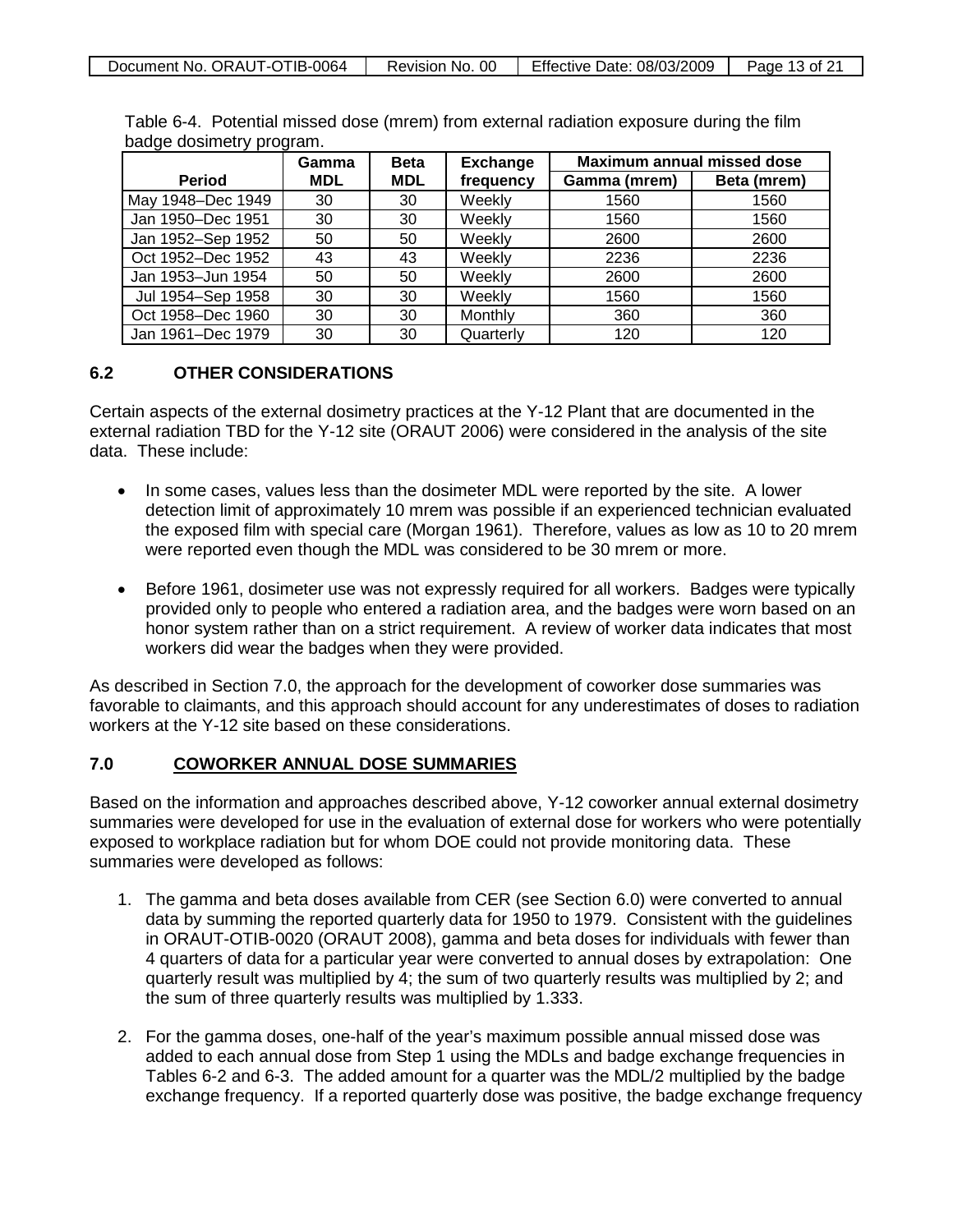was reduced by 1 because it is not possible that all individual badge results were zero if a positive annual dose was reported. Note that this is not the procedure described in OCAS-IG-001 (NIOSH 2007, Section 2.1.2.3), which applies to situations in which the number of zero measurements cannot be determined, as occurs for Y-12 doses before 1961.

- 3. The 50th- and 95th-percentile annual gamma and beta dose values were derived from the gamma and beta doses in Step 2 by ranking the data and extracting percentiles for each year.
- 4. The results are presented in Table 7-1a and 7-1b for both gamma and beta doses. The gamma dose percentiles should be used for selected Y-12 workers with limited or no monitoring data using the methods in Section 7.0 of ORAUT-OTIB-0020 (ORAUT 2008). The percentiles for beta doses should be applied only to Y-12 workers who were employed in areas with beta dose potential.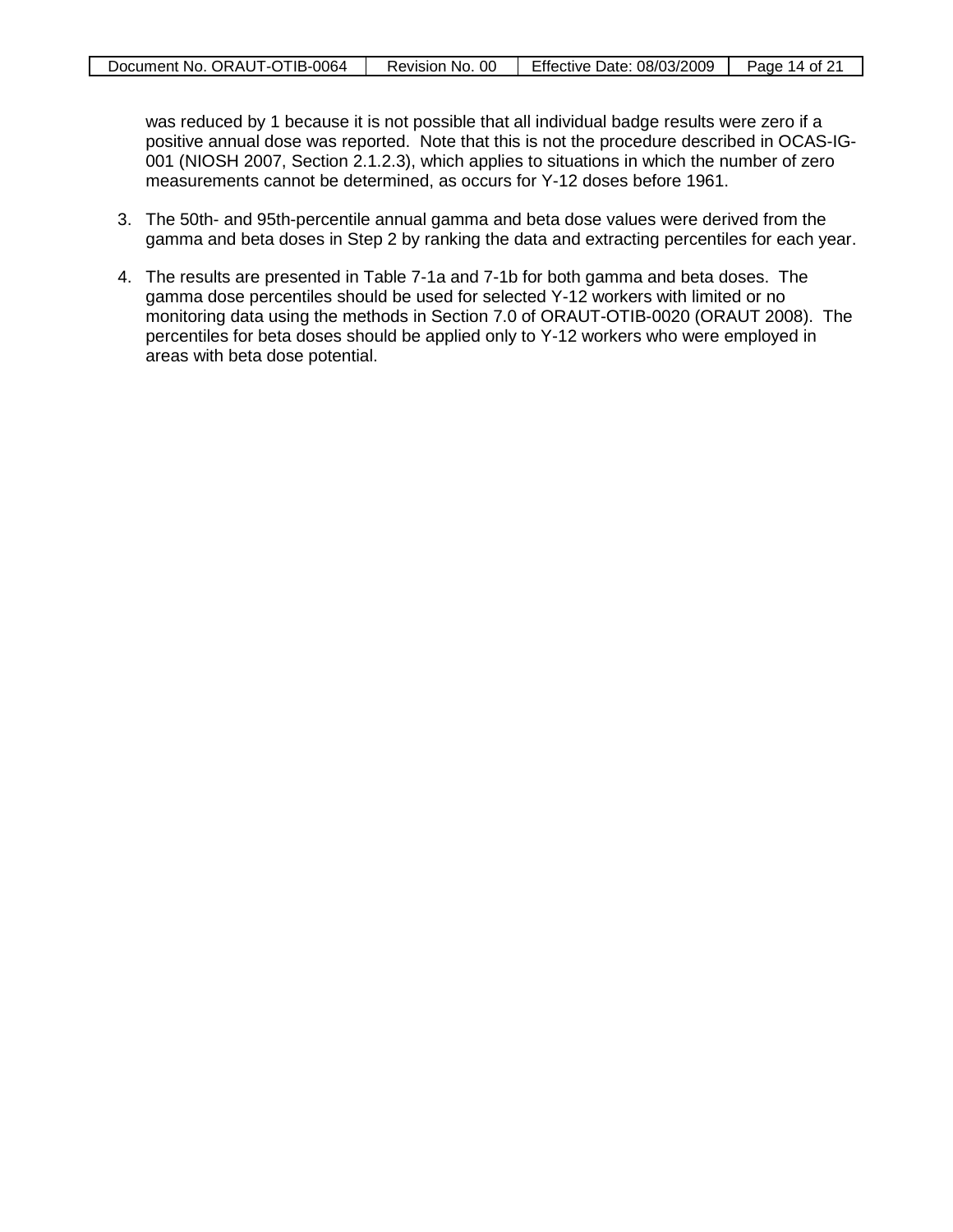| Gamma dose <sup>a</sup> |                |        |                     |          |          |          |
|-------------------------|----------------|--------|---------------------|----------|----------|----------|
|                         |                |        |                     |          |          | E(dose)  |
| Yr                      | Qtr            | μ      | $\sigma$            | GM(reg)  | GSD(reg) | (mrem)   |
| 1947                    | 3              | 5.2684 | $\overline{1.1710}$ | 194.1093 | 3.2254   | 385.3264 |
|                         | 4              | 5.2380 | 1.1710              | 188.3017 | 3.2251   | 373.7602 |
| 1948                    | 1              | 5.2077 | 1.1709              | 182.6679 | 3.2248   | 362.5419 |
|                         | $\overline{2}$ | 5.1773 | 1.1708              | 177.2026 | 3.2245   | 351.6610 |
|                         | 3              | 5.1469 | 1.1707              | 171.9009 | 3.2243   | 341.1072 |
|                         | 4              | 5.1165 | 1.1706              | 166.7578 | 3.2240   | 330.8709 |
| 1949                    | 1              | 5.0862 | 1.1706              | 161.7685 | 3.2238   | 320.9423 |
|                         | $\overline{2}$ | 5.0558 | 1.1705              | 156.9285 | 3.2235   | 311.3123 |
|                         | 3              | 5.0254 | 1.1704              | 152.2334 | 3.2233   | 301.9717 |
|                         | 4              | 4.9950 | 1.1703              | 147.6787 | 3.2230   | 292.9120 |
| Beta dose <sup>b</sup>  |                |        |                     |          |          |          |
|                         |                |        |                     |          |          | E(dose)  |
| Yr                      | Qtr            | μ      | $\sigma$            | GM(reg)  | GSD(reg) | (mrem)   |
| 1947                    | 3              | 6.8231 | 1.3687              | 918.82   | 3.9304   | 2,344.4  |
|                         | 4              | 6.8075 | 1.3687              | 904.61   | 3.9304   | 2,308.2  |
| 1948                    | 1              | 6.7917 | 1.3687              | 890.41   | 3.9304   | 2,272.0  |
|                         | $\overline{2}$ | 6.7756 | 1.3687              | 876.20   | 3.9304   | 2,235.7  |
|                         | 3              | 6.7593 | 1.3687              | 862.00   | 3.9304   | 2,199.5  |
|                         | 4              | 6.7426 | 1.3687              | 847.79   | 3.9304   | 2,163.2  |
| 1949                    | 1              | 6.7257 | 1.3687              | 833.59   | 3.9304   | 2,127.0  |
|                         | $\overline{2}$ | 6.7085 | 1.3687              | 819.38   | 3.9304   | 2,090.7  |
|                         | $\overline{3}$ | 6.6911 | 1.3687              | 805.17   | 3.9304   | 2,054.5  |
|                         | 4              | 6.6733 | 1.3687              | 790.97   | 3.9304   | 2,018.2  |

Table 7-1a. Parameters for lognormal prediction density, 1947 to 1949.

a. From ORAUT-RPRT-0032, Rev. 00 (ORAUT 2005b).

b. From ORAUT-OTIB-0046 (ORAUT 2007a).

|                  | Table 7-1b. Annual coworker external doses (mrem) for 1950 to 1979 with |
|------------------|-------------------------------------------------------------------------|
|                  | gamma and beta doses adjusted for missed dose by the method in          |
| ORAUT-OTIB-0020. |                                                                         |

|      |            | Gamma dose (mrem) | Beta dose (mrem) |            | Number of |
|------|------------|-------------------|------------------|------------|-----------|
|      | 95th       | 50th              | 95th             | 50th       | monitored |
| Year | percentile | percentile        | percentile       | percentile | workers   |
| 1950 | 780        | 780               | 780              | 780        | 148       |
| 1951 | 780        | 780               | 780              | 780        | 184       |
| 1952 | 3,453      | 2,419             | 5623             | 1,300      | 497       |
| 1953 | 4,216      | 1,300             | 7429             | 2,475      | 386       |
| 1954 | 3,608      | 1,300             | 11,843           | 3,039      | 681       |
| 1955 | 2,572      | 780               | 11,482           | 3,241      | 623       |
| 1956 | 1,810      | 961               | 8,404            | 2,541      | 729       |
| 1957 | 1,556      | 934               | 7,777            | 2,384      | 795       |
| 1958 | 1,797      | 1,065             | 4,470            | 1,745      | 995       |
| 1959 | 1,173      | 448               | 3,928            | 875        | 1,265     |
| 1960 | 1,124      | 423               | 5,093            | 894        | 1,335     |
| 1961 | 491        | 155               | 2,322            | 91         | 5,869     |
| 1962 | 519        | 171               | 2,257            | 101        | 5,793     |
| 1963 | 360        | 58                | 1,464            | 82         | 5,789     |
| 1964 | 397        | 72                | 1,578            | 97         | 5,592     |
| 1965 | 382        | 110               | 1,083            | 70         | 5,138     |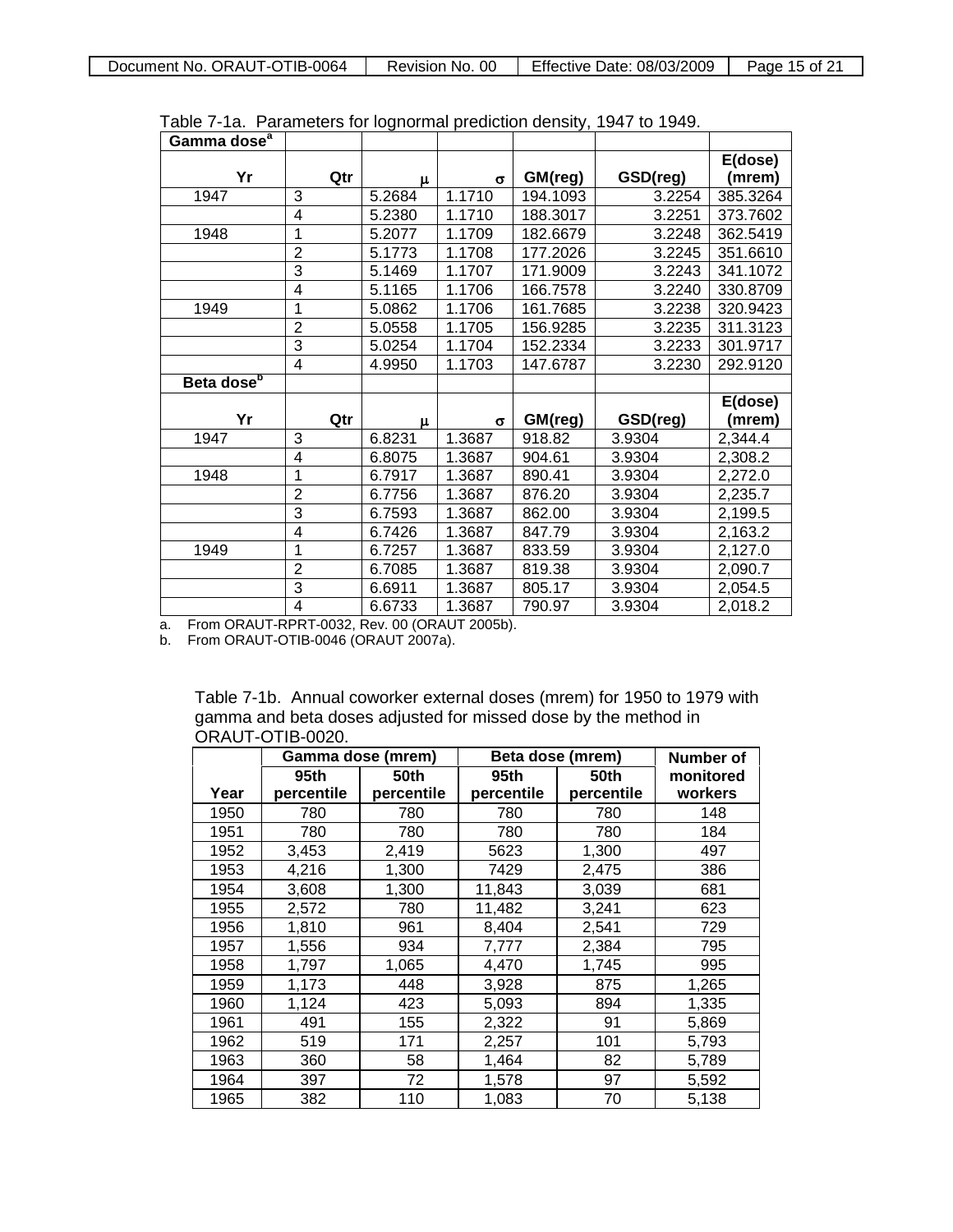| Document No. ORAUT-OTIB-0064 | Revision No. 00 | Effective Date: 08/03/2009 | Page 16 of 21 |
|------------------------------|-----------------|----------------------------|---------------|
|                              |                 |                            |               |

| 1966 | 478 | 87  | 1,185 | 118 | 4,730 |
|------|-----|-----|-------|-----|-------|
| 1967 | 372 | 71  | 1,014 | 81  | 5,016 |
| 1968 | 271 | 141 | 897   | 48  | 5,580 |
| 1969 | 364 | 127 | 624   | 52  | 6,319 |
| 1970 | 366 | 122 | 863   | 53  | 7,122 |
| 1971 | 325 | 110 | 469   | 47  | 7,055 |
| 1972 | 208 | 57  | 586   | 48  | 6,880 |
| 1973 | 198 | 53  | 510   | 60  | 6,503 |
| 1974 | 366 | 93  | 614   | 60  | 5,836 |
| 1975 | 171 | 54  | 613   | 60  | 5,282 |
| 1976 | 179 | 58  | 410   | 89  | 5,062 |
| 1977 | 158 | 52  | 350   | 57  | 5,360 |
| 1978 | 219 | 86  | 385   | 57  | 5,573 |
| 1979 | 156 | 60  | 571   | 71  | 5,964 |

Doses to organs that are affected only by gamma radiation (e.g., organs other than the skin, breast, and testes) are calculated based only on the gamma dose columns in Table 7-1a and 7-1b in combination with the appropriate organ dose conversion factors (NIOSH 2006). Doses to the skin, breast, and testes (or any other cancer location potentially affected by beta radiation) are determined based on both the gamma and beta columns; gamma doses are assigned as photons with energy ranges consistent with information in the external dosimetry TBD for the Y-12 site (ORAUT 2006), and beta doses are assigned as electrons with energy greater than 15 keV (or photons with less than 30 keV if appropriate) with corrections to account for clothing attenuation or other relevant considerations (ORAUT 2005d). Work with depleted uranium has been responsible for the majority of the beta (or non-penetrating) doses at the Y-12 facility (UCNC 1963a,b; Henderson 1991; Ashley et al. 1995; ORAUT 2007a).

As footnoted in Table 6-3 and demonstrated in the example in Section 6.2, significant amounts of missed dose were already added to the recorded dose of Y-12 workers in the late 1940s and early 1950s. With the addition of more missed dose to these workers' recorded doses as outlined above, the amount of missed dose that was added to some of these workers' recorded doses from January 1952 to September 1952 and from January 1953 to June 1954 could be as large as 75 mrem/wk, or 3.9 rem/yr. Therefore, the Y-12 coworker doses in this report are expected to be extremely favorable to claimants for the period before the start of the monthly and quarterly exchange of the film badge dosimeters in the late 1950s and early 1960s (see Table 6-2).

Table 7-2 contains the 50th- and 95th-percentile values of the gamma dose for construction trade workers who meet the criteria in Section 3.0 of ORAUT-OTIB-0052 (ORAUT 2007b). These percentile values, which are based on the annual values in Table 7-1, were calculated using the guidance in Section 8.0 of ORAUT-OTIB-0052 and should not be used for workers who do not meet the specified criteria.

> Table 7-2. Annual coworker external doses (mrem) with gamma and beta doses modified for construction trade workers in accordance with ORAUT-OTIB-0052.

|      | Gamma dose (mrem) |            | Beta dose (mrem) |            |
|------|-------------------|------------|------------------|------------|
|      | 95th              | 50th       | 95 <sub>th</sub> | 50th       |
| Year | percentile        | percentile | percentile       | percentile |
| 1950 | 780               | 780        | 780              | 780        |
| 1951 | 780               | 780        | 780              | 780        |
| 1952 | 4,324             | 2,877      | 5623             | 1300       |
| 1953 | 5,392             | 1,300      | 7429             | 2475       |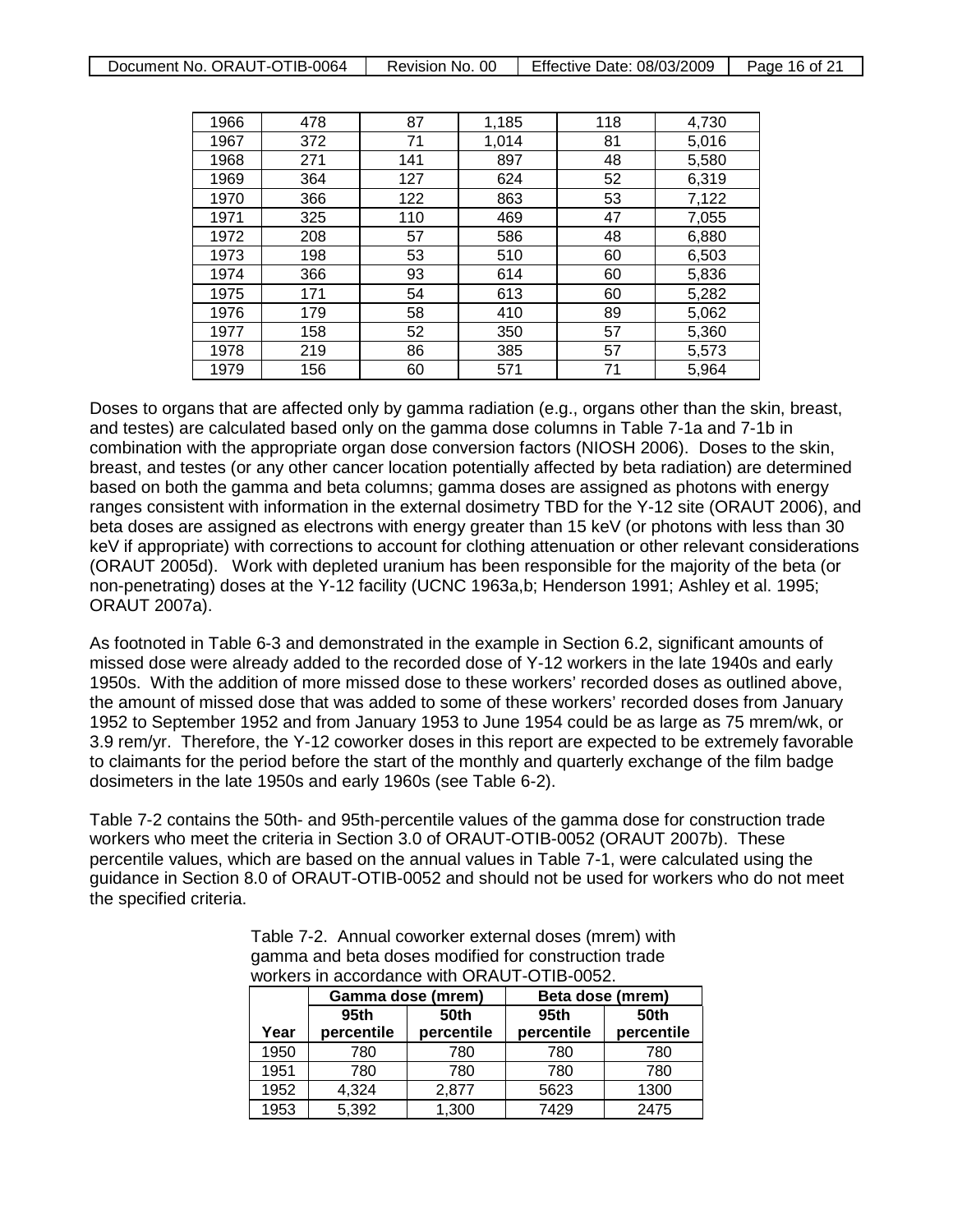| 1954 | 4,542 | 1,300 | 11843 | 3039 |
|------|-------|-------|-------|------|
| 1955 | 3,294 | 780   | 11482 | 3241 |
| 1956 | 2,227 | 1,039 | 8404  | 2541 |
| 1957 | 1,873 | 1,002 | 7777  | 2384 |
| 1958 | 2,210 | 1,185 | 4470  | 1745 |
| 1959 | 1,576 | 561   | 3928  | 875  |
| 1960 | 1,508 | 526   | 5093  | 894  |
| 1961 | 669   | 199   | 2322  | 91   |
| 1962 | 708   | 221   | 2257  | 101  |
| 1963 | 486   | 63    | 1464  | 82   |
| 1964 | 538   | 83    | 1578  | 97   |
| 1965 | 517   | 136   | 1083  | 70   |
| 1966 | 651   | 104   | 1185  | 118  |
| 1967 | 503   | 81    | 1014  | 81   |
| 1968 | 362   | 179   | 897   | 48   |
| 1969 | 492   | 160   | 624   | 52   |
| 1970 | 494   | 153   | 863   | 53   |
| 1971 | 437   | 136   | 469   | 47   |
| 1972 | 273   | 62    | 586   | 48   |
| 1973 | 259   | 56    | 510   | 60   |
| 1974 | 494   | 112   | 614   | 60   |
| 1975 | 221   | 58    | 613   | 60   |
| 1976 | 233   | 63    | 410   | 89   |
| 1977 | 203   | 55    | 350   | 57   |
| 1978 | 289   | 102   | 385   | 57   |
| 1979 | 200   | 60    | 571   | 71   |

#### **8.0 ATTRIBUTIONS AND ANNOTATIONS**

Where appropriate in this document, bracketed callouts have been inserted to indicate information, conclusions, and recommendations provided to assist in the process of worker dose reconstruction. These callouts are listed here in the Attributions and Annotations section, with information to identify the source and justification for each associated item. Conventional references, which are provided in the next section of this document, link data, quotations, and other information to documents available for review on the Project's Site Research Database.

[1] Watkins, Janice P. Oak Ridge Associated Universities. Biostatistician. March 2007. As discussed in ORAUT-RPRT-0032, *Historical Evaluation of the Film Badge Dosimetry Program at the Y-12 Facility in Oak Ridge: Part 1 – Gamma Radiation* (ORAUT 2005b), for gamma dose and ORAUT-OTIB-0046, *Historical Evaluation of the Film Badge Dosimetry Program at the Y-12 Plant in Oak Ridge, Tennessee: Part 3 – Beta Radiation* (ORAUT 2007a), for beta doses, standard statistical distributions, including the lognormal, do not fit either the gamma or beta recorded doses well before 1957. Therefore, dose reconstructions that require best-and-final dose estimates should be based on tables of GMs and GSDs that were obtained from regression analysis based on a subgroup of workers with numerous doses both before and after 1961. The results of these regression analyses allow for the estimation of radiation doses to workers starting in May 1948 when the Union Carbide Corporation Nuclear Division assumed management of the Y-12 Plant and the Plant mission changed from the electromagnetic enrichment of uranium to the processing of uranium and other nuclear materials (ORAUT 2005b, 2007a).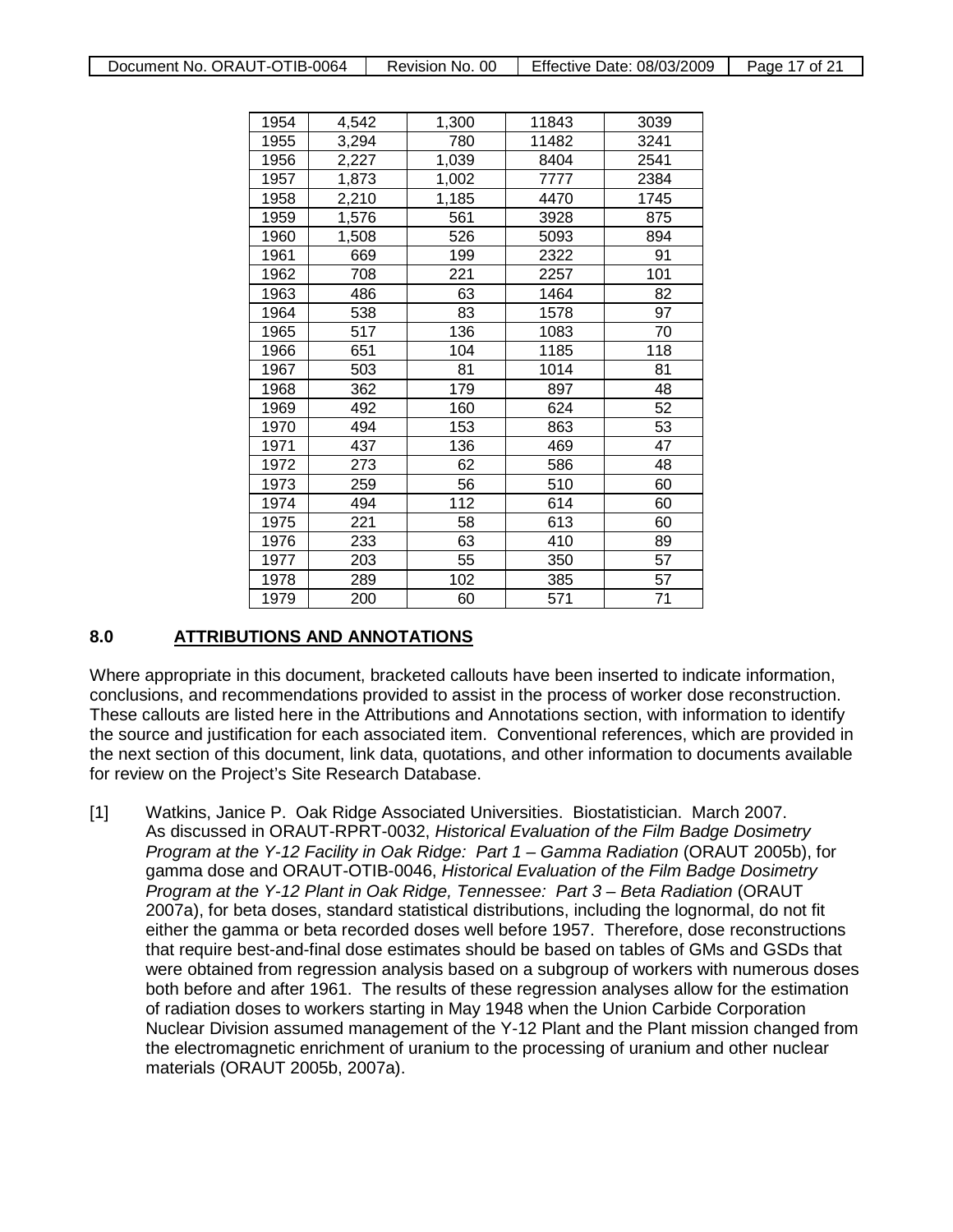| Document No. ORAUT-OTIB-0064 | Revision No. 00 | Effective Date: 08/03/2009 | Page 18 of 21 |
|------------------------------|-----------------|----------------------------|---------------|
|                              |                 |                            |               |

- [2] Kerr, George D. Oak Ridge Associated Universities. Health Physicist. March 2007. The film badge period ended in 1979 as film dosimeters at the Y-12 site and other Oak Ridge sites were largely replaced by TLDs (McLendon et al. 1980; Souleyrette 2003; ORAUT 2007a). The practice of monitoring all employees was continued during the TLD monitoring program, the TLD dosimeters were exchanged quarterly, and the MDL was approximately 10 mrem (Souleyrette 2003; ORAUT 2006). Therefore, the TLD data from the Y-12 site and other Oak Ridge sites are sufficiently comprehensive to ensure that a dose reconstruction can be carried out for all workers with a potential for external exposure during the TLD dosimetry period.
- [3] Kerr, George D. Oak Ridge Associated Universities. Health Physicist. March 2007. There were very few locations at the Y-12 Plant where neutron exposures were routinely possible; in these cases, personnel monitoring was provided by neutron-sensitive films (Emlet 1956). During 1952 to 1956, for example, there were only 375 positive quarterly neutron doses among 143 Y-12 workers. If a worker had no positive neutron doses before 1962, it is unlikely that the worker experienced any neutron exposure at the Y-12 Plant (ORAUT 2005c).
- [4] Tankersley, William G. Oak Ridge Associated Universities. Industrial Hygienist. March 2007. Comparisons were made between the CER database and original plant documents in relation to total number of workers monitored by year and department, cumulative annual doses for individuals and groups, magnitude of particularly outstanding results, specific years of monitoring for individuals, count of doses within or exceeding regulatory limits, average annual exposures for multiple years, count of monitoring results within dose ranges, and others. Results of the comparisons provided strong evidence of the reliability and completeness of the CER database. Specific documents that contained the data with which comparisons were carried out included the following:
	- *Y-12 Plant Health Physics Progress Report for Period July 1 1951 to December 31, 1951* (UCNC 1952);
	- *Y-12 Plant Quarterly Health Physics Report, Third Quarter CY 1962* (UCNC 1963b);
	- *Y-12 Plant Quarterly Health Physics Report, Fourth Quarter CY 1962* (UCNC 1963a); and
	- "Cumulative External Radiation Exposures" (McLendon 1957).
- [5] Watkins, Janice P. Oak Ridge Associated Universities. Biostatistician. March 2007. The *External Dose Reconstruction Implementation Guideline* (NIOSH 2007) mandates the assignment of missed dose for periods of employment when badge readings were zero regardless of whether the worker's tasks involved potential for external radiation exposure. To maintain consistency, doses based on coworker data for unmonitored periods of employment should also be augmented for possible missed dose.
- [6] Kerr, George D. Oak Ridge Associated Universities. Health Physicist. March 2007. Recently, two documents were found that provided new information on the changes in frequency of film badge exchange. These documents, McLendon (1958) and Reavis (1958), were not available when some previous Y-12 reports were written.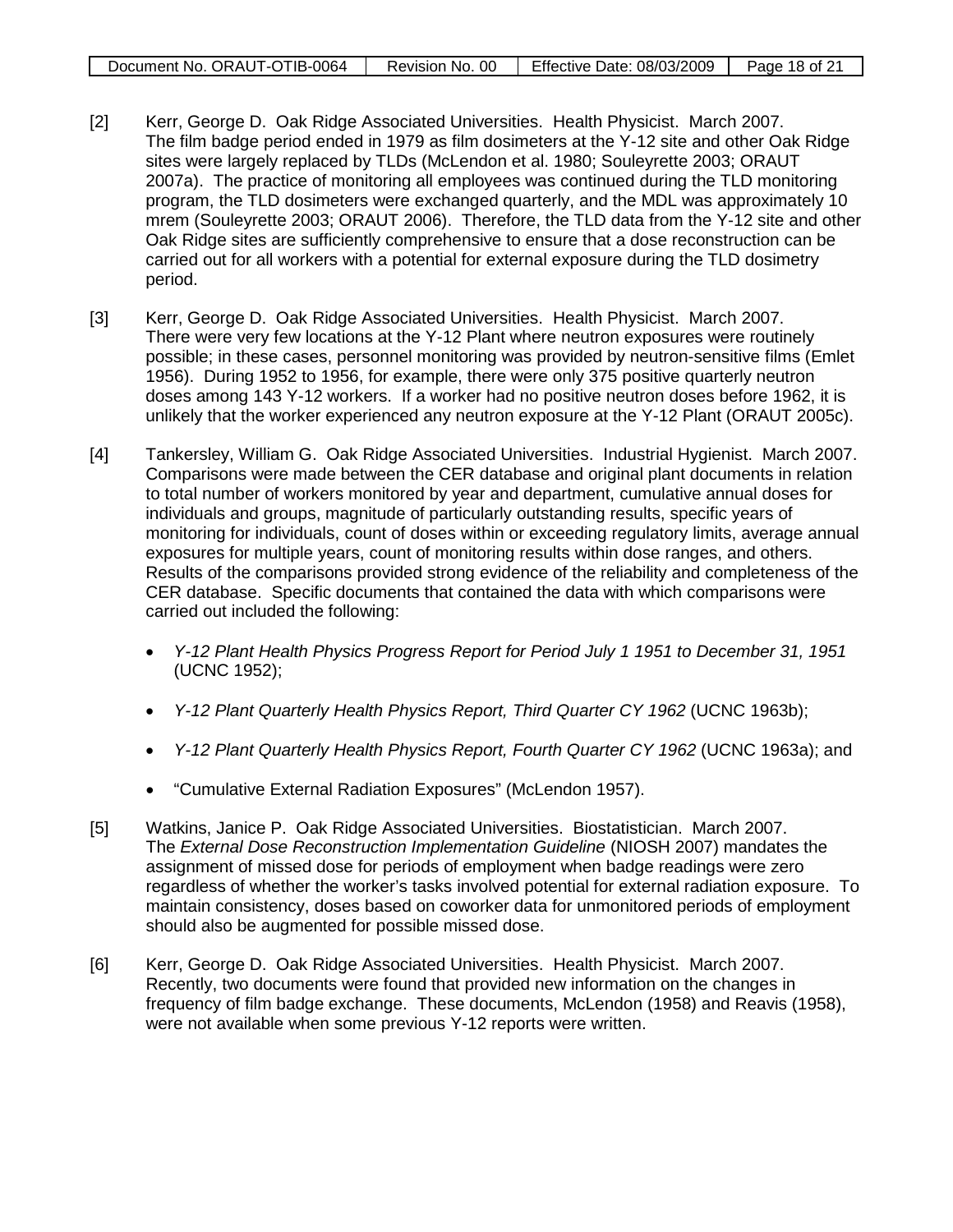### **REFERENCES**

- Ashley, J. C., J. E. Turner, M. L. Souleyrette, R. S. Bogard, and K. L. McMahan, 1995, *A Technical Study or TLD Beta Calibration Factor for Exposure to Depleted Uranium*, Y/DQ-59, Y-12 Plant, Oak Ridge, Tennessee, June. [SRBD Ref ID: 16474].
- BWXT Y-12, 2000, *Recycled Uranium Mass Balance Project Y-12 National Security Complex Site Report*, Y/LB-16,036, Rev. 1, Y-12 National Security Complex, Oak Ridge, Tennessee, December. [SRBD Ref ID: 16500].
- Emlet, L. B., 1952, "Contamination Control: Appendix A Health Physics Aspects," letter to R. C. Armstrong (U.S. Atomic Energy Commission, Oak Ridge Operations), Union Carbide Nuclear Corporation, Oak Ridge, Tennessee, July 21. [SRDB Ref ID: 20122]
- Emlet, L. B., 1956, "Radiation Protection at UCNC Production Facilities," letter to S. R. Sapirie (U.S. Atomic Energy Commission), Union Carbide Nuclear Company, Oak Ridge, Tennessee, August 29. [SRDB Ref ID: 23616]
- Henderson, M. D., 1991, *Evaluation of Radiation Exposure in Metal Preparation Depleted Uranium Process Areas*, Y/DQ-5/R1, Y-12 Plant, Oak Ridge, Tennessee, May. [SRDB Ref ID: 8538]
- McLendon, J. D., 1957, "Cumulative External Radiation Exposures," memorandum to J. S. Reece et al., Union Carbide Nuclear Company, Oak Ridge, Tennessee, July 1. [SRDB Ref ID: 23622]
- McLendon, J. D., 1958 , "Change in Y-12 Film Badge Program," memorandum to E. W. Bailey et al., Union Carbide Nuclear Company, Oak Ridge, Tennessee, March 31. [SRDB Ref ID: 20093]
- McLendon, J. D., 1960, "Personnel Radiation Exposure Data," memorandum to G. W. Flack, Union Carbide Nuclear Company, Y-12 Plant, Oak Ridge, Tennessee, August 25. [SRDB Ref ID: 3694]
- McLendon, J. D., R. G. Affel, A. G. Bailey, K. A. Davis, and E. D. Gupton, 1980, *External Radiation Monitoring of Union Carbide Nuclear Division Personnel*, Y/DD-268, Union Carbide Corporation, Y-12 Plant, Oak Ridge, Tennessee, March 23. [SRDB Ref ID: 8589]
- Morgan, K. Z., 1961, "Dosimetry Requirements for Protection from Ionizing Radiation," *Selected Topics in Radiation Dosimetry, Proceedings of the Symposium on Selected Topics in Radiation Dosimetry, Sponsored by and Held in Vienna 7-11 June 1960*, International Atomic Energy Agency, Vienna, Austria, pp. 3–23. [SRDB Ref ID: 8345]
- Murray, R., 1947, *Y-12 Plant Health Physics Progress Report*, September 1-30, 1947, Y-40, Union Carbide and Carbon Chemicals Corporation, Y-12 Plant, Oak Ridge, Tennessee, October 16. [SRDB Ref ID: 8602, p. 495]
- NIOSH (National Institute for Occupational Safety and Health), 2007, *External Dose Reconstruction Implementation Guideline*, OCAS-IG-001, Rev. 3, Office of Compensation Analysis and Support, Cincinnati, Ohio, November 21.
- ORAUT (Oak Ridge Associated Universities Team), 2005a, *External Radiation Monitoring at the Y-12 Facility During the 1948-1949 Period*, ORAUT-OTIB-0047, Rev. 00, Oak Ridge, Tennessee, September 20.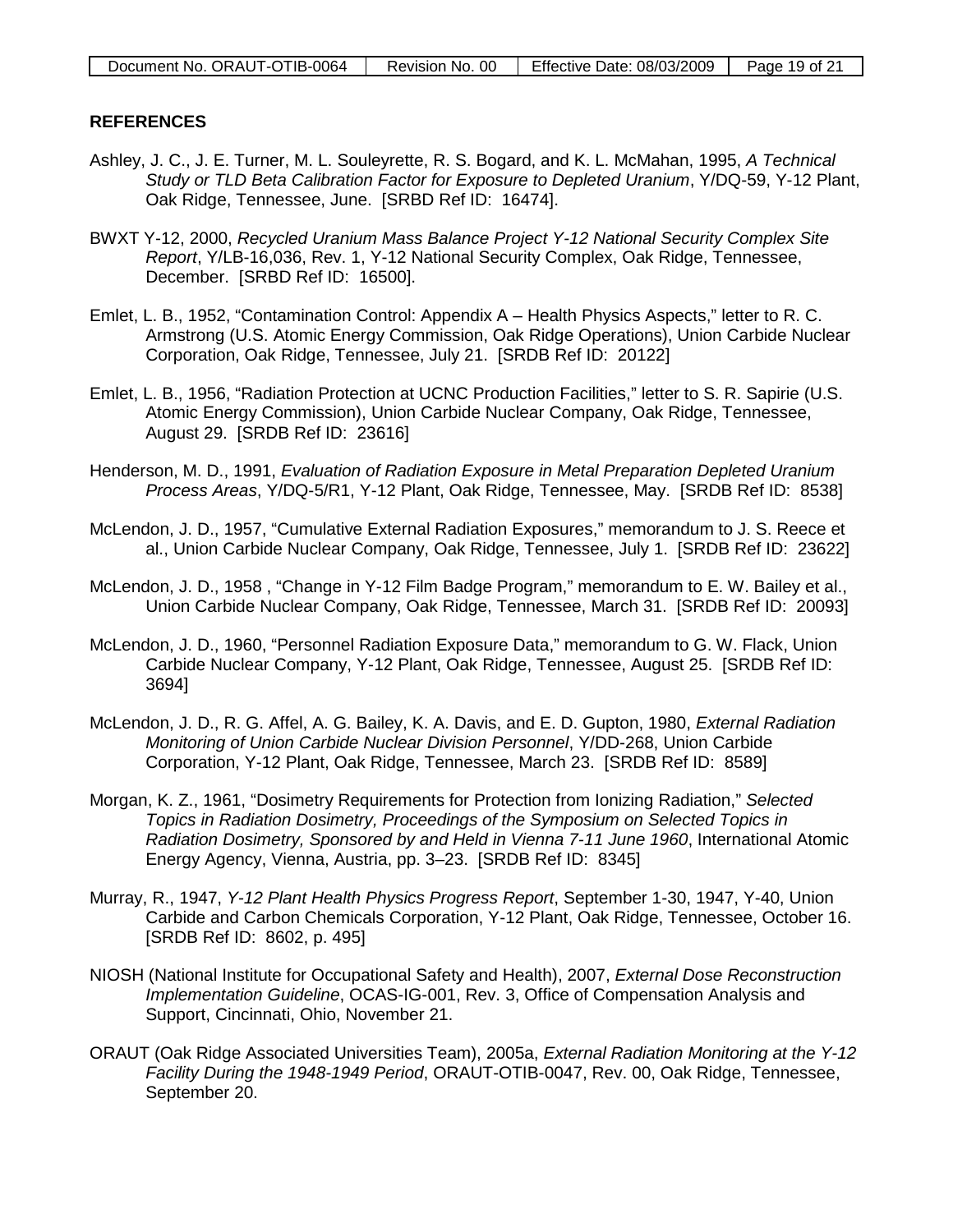- ORAUT (Oak Ridge Associated Universities Team), 2005b, *Historical Evaluation of the Film Badge Dosimetry Program at the Y-12 Facility in Oak Ridge, Tennessee: Part 1 – Gamma Radiation*, ORAUT-RPRT-0032, Rev. 00, Oak Ridge, Tennessee, April 13.
- ORAUT (Oak Ridge Associated Universities Team), 2005c, *Historical Evaluation of the Film Badge Dosimetry Program at the Y-12 Facility in Oak Ridge, Tennessee: Part 2 – Neutron Radiation,* ORAUT-RPRT-0033, Rev. 00, Oak Ridge, Tennessee, April 13.
- ORAUT (Oak Ridge Associated Universities Team), 2005d, *Interpretation of Dosimetry Data for Assignment of Shallow Dose*, ORAUT-OTIB-0017, Rev. 01, Oak Ridge, Tennessee, October 11.
- ORAUT (Oak Ridge Associated Universities Team), 2006, *Technical Basis Document for the Y-12 National Security Complex – Occupational External Dosimetry*, ORAUT-TBKS-0014-6, Rev. 00, PC-3, Oak Ridge, Tennessee, May 11.
- ORAUT (Oak Ridge Associated Universities Team), 2007a, *Historical Evaluation of the Film Badge Dosimetry Program at the Y-12 Plant in Oak Ridge, Tennessee: Part 3 – Beta Radiation,* ORAUT-OTIB-0046, Rev. 00, Oak Ridge, Tennessee, June 22.
- ORAUT (Oak Ridge Associated Universities Team), 2007b, *Parameters to Consider When Processing Claims for Construction Trade Workers*, ORAUT-OTIB-0052, Rev. 00 PC-1, Oak Ridge, Tennessee, January 16.
- ORAUT (Oak Ridge Associated Universities Team), 2008, *Use of Coworker Dosimetry Data for External Dose Assignment*, ORAUT-OTIB-0020, Rev. 02, Oak Ridge, Tennessee, December 4.
- Pearson, K., 1896, "Mathematical Contributions to the Theory of Evolution; III. Regression, Heredity and Panmixia," *Philosophical Transactions of the Royal Society of London. Series A, Containing Papers of a Mathematical or Physical Character, Volume 187*, pp. 253–318, pp. 253–318.
- Reavis, J. P., 1958, "Frequency of Film Badge Analysis," memorandum to C. M. West, Union Carbide Nuclear Company, Oak Ridge, Tennessee, October 8. [SRDB Ref ID: 20094]
- Souleyrette, M. L., 2003, *Y-12 National Security Complex, Summary of Historical Monitoring Techniques Provided to NIOSH for EEOICPA Data Requests*, Rev. 0, BWXT Y-12, Y-12 National Security Complex, Oak Ridge, Tennessee, February 18. [SRDB Ref ID: 8586]
- Spearman, C. E., 1904, "General Intelligence, Objectively Determined and Measured," *American Journal of Psychology*, volume 15, number 2, pp. 201–293.
- Struxness, E. G., 1948, *Health Physics Industrial Hygiene Progress Report, May 1 31, 1948*, Y-181/1R, Y-12 Plant, Oak Ridge, Tennessee, June 16. [SRDB Ref ID: 8602, p. 457]
- UCNC (Union Carbide Nuclear Company), 1952, *Y-12 Plant Health Physics Progress Report for Period July 1, 1951 to December 31, 1951*, Y-858, Y-12 Plant, Oak Ridge, Tennessee, March 15. [SRDB Ref ID: 13055]